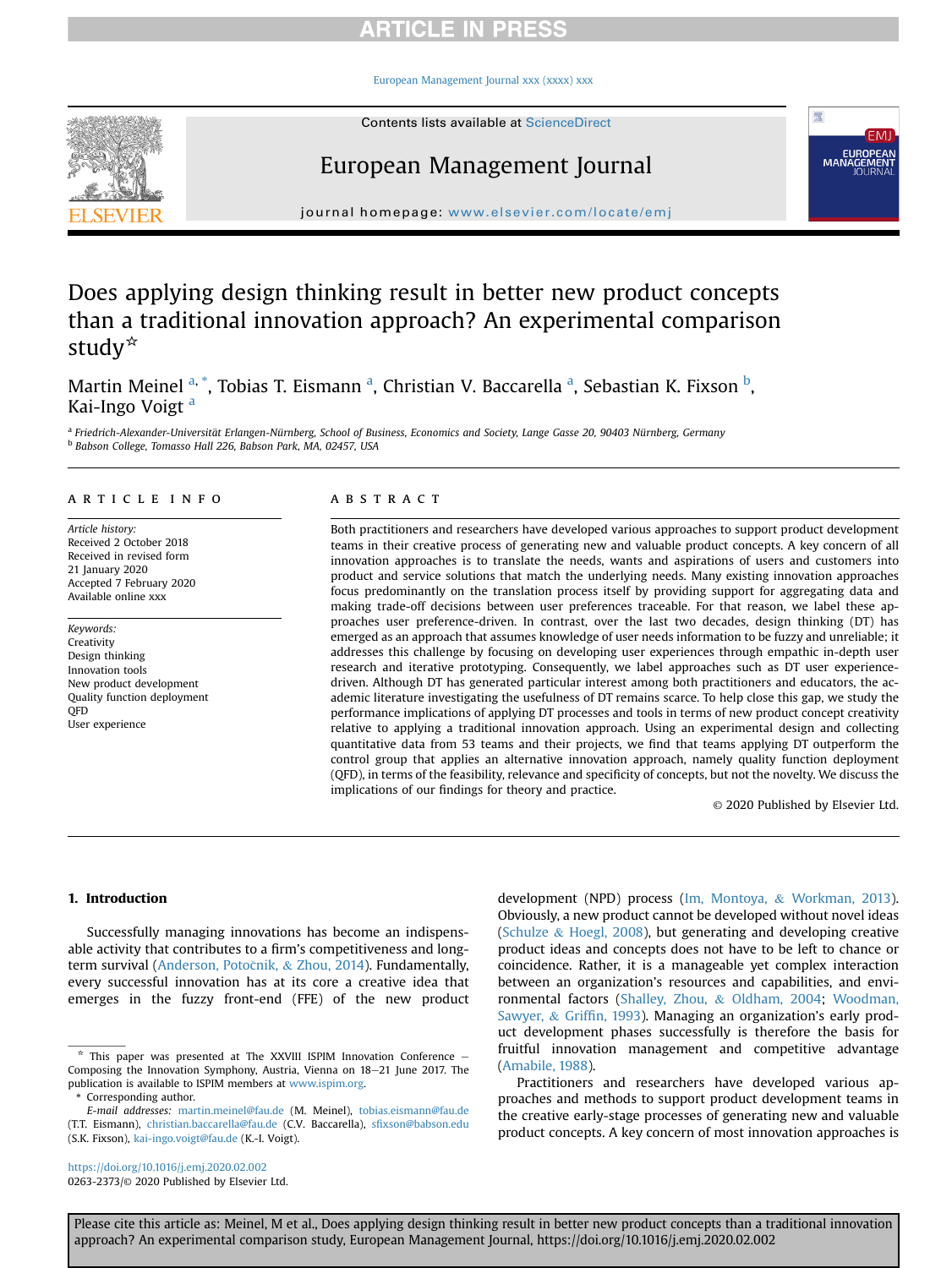to translate the needs, wants and aspirations of users and customers into product and service solutions that match a pre-defined problem. Thus, many of these existing approaches focus predominantly on the translation process itself by providing support for aggregating data and making trade-off decisions between user preferences traceable. This focus on the translation process, however, has some important shortcomings. By focusing too much on pre-defined user needs, there is a risk that product developers may generate solutions that, in the end, turn out to be the right solution to the wrong problem. This challenge highlights two basic issues that need to be addressed by innovation approaches. First, user needs (especially latent ones) are often not obvious, and thus require careful attention to be identified in the first place ([Day,](#page-9-0) [1990](#page-9-0); [Lehrer, Ordanini, DeFillippi,](#page-10-0) & [Miozzo, 2012](#page-10-0)). Second, existing approaches often implicitly assume that the present user need information is highly reliable. In fact, initial user need information is often only a first guess, which needs to be tested and re-evaluated iteratively through prototyping [\(Kelley, 2001](#page-10-0)).

To address these issues, both scholarly and practitioner literature streams have exhibited increasing and widespread interest in the application of the designers' perspective and, in particular, useroriented design approaches to support creativity in the NPD pro-cess ([Brown, 2008,](#page-9-0) [2009](#page-9-0); [Dorst, 2011](#page-9-0); [Johansson-Sk](#page-10-0)ö[ldberg,](#page-10-0) [Woodilla,](#page-10-0) & [Çetinkaya, 2013;](#page-10-0) [Martin, 2009\)](#page-10-0). Having recently achieved prominence under the label 'design thinking' (DT), this approach emphasizes that users have many needs that they are unaware of or are unable to express ([Chen](#page-9-0) & [Venkatesh, 2013\)](#page-9-0). Even more extensive than traditional approaches, DT aims at supporting the NPD process by uncovering tacit and latent customer needs through qualitative and empathic research ([Beckman](#page-9-0) & [Barry,](#page-9-0) [2007;](#page-9-0) [Janssen](#page-10-0) & [Dankbaar, 2008](#page-10-0); [Leonard](#page-10-0) & [Rayport, 1997](#page-10-0)), thus improving the odds of creating radically new products and services ([Veryzer](#page-10-0) & [Borja de Mozota, 2005](#page-10-0)).

Despite its practical application and growing popularity ([Carlgren, Rauth,](#page-9-0) & [Elmquist, 2016](#page-9-0)), DT is an under-researched phenomenon requiring further empirical evidence to explain the underlying dynamics fully. Even though the body of literature on the value of design for NPD generally has grown tremendously in the past two decades ([Luchs, Swan,](#page-10-0) & [Creusen, 2016\)](#page-10-0), research has only recently begun studying the impact of DT on NPD. In particular, researchers have examined the DT learning processes on the individual, group and organizational levels, identifying some boundary conditions. For example, [Seidel and Fixson \(2013\)](#page-10-0) find that it is the quality rather than the quantity of brainstorming sessions that drive team performance during DT. Studying the implementation of DT in large, established organizations, [Carlgren, Elmquist, and](#page-9-0) [Rauth \(2016\)](#page-9-0) find that existing processes, cultures and power structures often make it difficult to implement DT to its full effect. As one of the first to investigate the effectiveness of DT, [Wattanasupachoke \(2012\)](#page-10-0) finds a positive effect of DT on firms' innovativeness, as well as a positive indirect effect of DT on firms' performance through innovativeness. Providing further arguments for the usefulness of DT, [Liedtka \(2015\)](#page-10-0) discusses the effect of DT through the reduction of cognitive biases. Most recently, [Primus](#page-10-0) [and Sonnenburg \(2018\)](#page-10-0) find evidence for individual and team flow experiences during DT that can further be enhanced through creative warm-ups. Still, empirical investigations of DT's effectiveness remain scarce ([Liedtka, 2015\)](#page-10-0).

Given these arguments, one of the most pressing research questions is what the impact is on developing new product concepts of an approach like DT that puts explicit emphasis on (1) exploring the fuzzy nature of user needs information via empathy and (2) reducing the unreliable nature of user need information via iterative prototyping.

The aim of this paper is to address this research question by

investigating whether the application of DT results in the generation of superior new product (or service) concepts in terms of creativity compared to a more traditional, user preference-driven approach. In this study, we focus on the early NPD phases to examine the claim that DT particularly unfolds its advantageousness in the early stages of the NPD process [\(Luchs et al., 2016](#page-10-0); [Veryzer](#page-10-0) & [Borja de Mozota, 2005\)](#page-10-0). More precisely, we focus on the FFE of the NPD process, including activities such as problem framing, idea generation and concept development ([Luchs](#page-10-0) & [Swan,](#page-10-0) [2011;](#page-10-0) [Reid](#page-10-0) & [de Brentani, 2004](#page-10-0)).

The remainder of this paper is structured as follows. First, we provide an overview of the literature on innovation management approaches. This is followed by the development of hypotheses on the effects on the creativity of product concepts of applying DT, relative to using quality function deployment (QFD) as a typical representative of a traditional innovation approach. Using quantitative data from 53 student teams developing early-stage product concepts, we test our hypotheses and derive the implications of these findings for theory and managerial practice. Finally, we discuss the limitations of this study and avenues for future research.

### 2. Innovation methods in the FFE

### 2.1. Traditional innovation methods: a user preference-driven approach

A long tradition of literature has focused on analysing and utilizing systematic approaches to guide and support product concept generation in NPD's early phases (Griffi[n, 1997;](#page-9-0) [Hidalgo](#page-9-0) & [Albors,](#page-9-0) [2008](#page-9-0)). Generally, two major directions of approaching product concept generation evolved in the past: the marketers' perspective and the engineers' perspective. Painted in very broad strokes, while the marketers' perspective focuses on identifying which product characteristics will most appeal to customers by listening to the 'voice of the customer' ([Grif](#page-9-0)fin & [Hauser, 1993\)](#page-9-0), the engineers' perspective tries to meet these characteristics that customers value most by focusing on developing the right product characteristics ([Michalek, Feinberg,](#page-10-0) & [Papalambros, 2005\)](#page-10-0). Methods and approaches supporting product development teams in the early stages of the NPD process that traditionally stem from a marketer's perspective include, for example, the Kano model ([Chen](#page-9-0) & [Chuang,](#page-9-0) [2008](#page-9-0); [Kano, Seraku, Takahashi,](#page-10-0) & [Tsuji, 1984](#page-10-0); [Yang, 2005\)](#page-10-0) or conjoint analysis ([Choi](#page-9-0) & [DeSarbo, 1994;](#page-9-0) [Green](#page-9-0) & [Krieger, 1991](#page-9-0); [Green](#page-9-0) & [Rao, 1971](#page-9-0); [Moore, Louviere,](#page-10-0) & [Verma, 1999\)](#page-10-0). An example of a method that traditionally stems from the engineers' perspective is the theory of inventive problem solving (TIPS/TRIZ) [\(Althsuller,](#page-9-0) [1984](#page-9-0); [Dumas](#page-9-0) & [Schmidt, 2015;](#page-9-0) [Ilevbare, Probert,](#page-10-0) & [Phaal, 2013](#page-10-0)).

More recent studies have suggested that the engineers' and marketers' perspectives complement one another [\(Katz, 2004](#page-10-0); [Maltz, Souder,](#page-10-0) & [Kumar, 2001](#page-10-0); [Pullman, Moore,](#page-10-0) & [Wardell, 2002](#page-10-0); [Shen, Tan,](#page-10-0) & [Xie, 2000\)](#page-10-0) and that considering both perspectives when applying the methods is a promising approach. Despite the broad range of these methods, they have in common that they aim at identifying current or obvious customer wants and needs (Gaskin, Griffi[n, Hauser, Katz,](#page-9-0) & [Klein, 2010](#page-9-0)). These so-called traditional approaches make the implicit assumption that user needs information is relatively easy to acquire, and that it exhibits a high degree of reliability. In other words, once identified, prioritized and quantified, the information can be aggregated and compared to make objective feature and configuration decisions, often focusing on concrete product concepts early on [\(Michalek](#page-10-0) [et al., 2005\)](#page-10-0). Therefore, the marketers' intention of meeting market requirements and the engineers' intention of exploiting the firm's capabilities need to be aligned ([Carnevalli](#page-9-0)  $&$  [Miguel, 2008](#page-9-0); [Govers, 1996](#page-9-0); [Yung, 2006\)](#page-10-0). Prior research primarily addressed the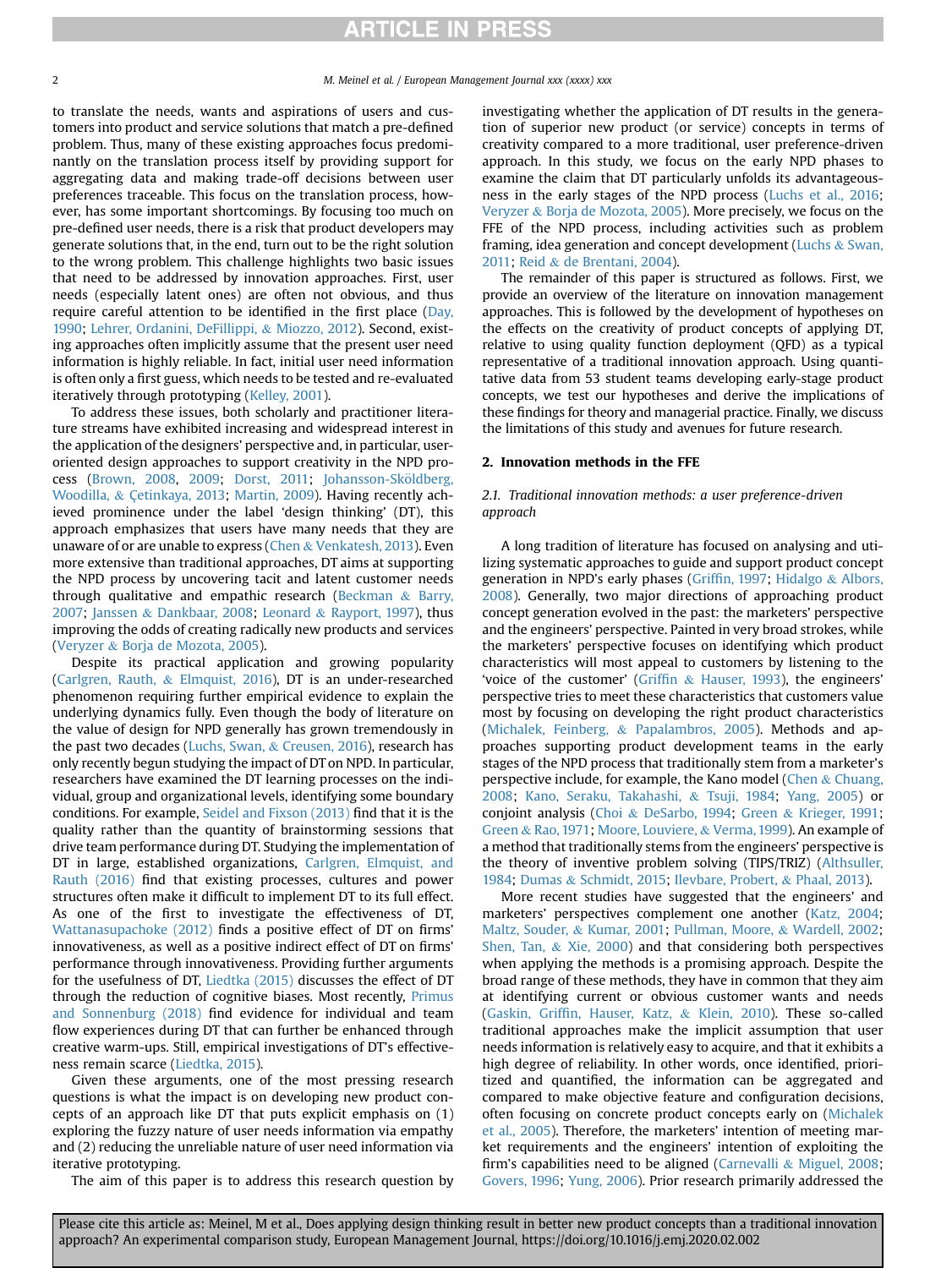challenges that arise from this trade-off between crafting a superior product based on organizational know-how on the one hand, and simultaneously predicting its market acceptance and success on the other ([Luchs et al., 2016](#page-10-0)). Against this background, we propose to synthesize innovation methods incorporating both the marketers' and the engineers' perspectives as user preference-driven approaches.

#### 2.2. Design thinking: A user experience-driven approach

More recently, scholars have made considerable effort to investigate the value stemming from a company's focus on design and its importance for a firm's innovativeness (D'[Ippolito, 2014;](#page-9-0) [Hertenstein, Platt,](#page-9-0) & [Veryzer, 2005](#page-9-0); [Kotler](#page-10-0) & [Rath, 1984;](#page-10-0) [Luchs](#page-10-0) & [Swan, 2011](#page-10-0); [Luchs et al., 2016](#page-10-0); [Schneider, 1989](#page-10-0)). In particular, product design is increasingly perceived as an essential element of the NPD process ([Abecassis-Moedas](#page-9-0) & [Mahmoud-Jouini, 2008;](#page-9-0) [Perks, Cooper,](#page-10-0) & [Jones, 2005\)](#page-10-0).

One concept that builds on this design-oriented NPD perspective is DT, which has been increasingly applied as a problem-solving approach to support product development teams in the early NPD phases ([Veryzer](#page-10-0) & [Borja de Mozota, 2005\)](#page-10-0). DT can broadly be described as a creative problem-solving approach utilizing a designer's perspective including the respective principles, mindsets, methods and tools [\(Brown, 2008](#page-9-0), [2009\)](#page-9-0). In the managerial realm, DT is often described as a human-centred problem-solving approach that emphasizes observation, collaboration, fast learning, visualization of ideas, rapid concept prototyping, dealing with complexities and ill-defined problems, and concurrent business analysis ([Brown, 2008](#page-9-0); [Carlgren, Rauth, et al., 2016](#page-9-0); [Glen, Suciu,](#page-9-0) & [Baughn, 2014](#page-9-0)). So far, no generally accepted definition of DT has emerged ([Liedtka, 2015\)](#page-10-0), and according to [Carlgren, Elmquist, et al.](#page-9-0) [\(2016\)](#page-9-0) descriptions of DT range from a mindset that managers can learn from designers to process models that can be applied step by step. Based on a review of DT practices, [Liedtka \(2015\)](#page-10-0) proposes that DT generally consists of three stages: data gathering about user needs, idea generation, and testing. This is in close correspondence to what [Seidel and Fixson \(2013,](#page-10-0) p. 19) term "needfinding, brainstorming, and prototyping". Note that although distinct phases have emerged, the nature of DT is an iterative approach.

Researchers in the growing field of customer co-creation, and especially user innovation, recognized early on the importance of user experiences for product innovations ([von Hippel, 1976](#page-10-0)) and emphasized their value for NPD processes ([Poetz](#page-10-0) & [Schreier, 2012\)](#page-10-0). Customer involvement can range from more passive participation-i.e. using customers as an information source in NPD-to co-creating products together with customers, to the most extreme interpretation, where users develop innovations on their own [\(Cui](#page-9-0) & [Wu, 2016;](#page-9-0) [Nambisan, 2002\)](#page-10-0). In contrast to producer innovators that create innovations in order to sell them, user innovators develop innovations because they personally want to benefit from them ([Gambardella, Raasch,](#page-9-0) & [von Hippel, 2017](#page-9-0)). Thus, usergenerated products are largely the direct result of users' own unmet needs based on their personal experiences [\(von Hippel, 2005\)](#page-10-0). Developed products that are based on users' own experiences therefore incorporate a great extent of deep user understanding and may even be relevant for other users with similar needs [\(De](#page-9-0) [Jong, von Hippel, Gault, Kuusisto,](#page-9-0) & [Raasch, 2015\)](#page-9-0). Despite the advantages of utilizing user-generated products, what degree of customer involvement under which boundary conditions is most beneficial for a company is still not fully understood ([Chang](#page-9-0)  $\&$ [Taylor, 2015\)](#page-9-0). Consequently, companies may still have to rely on their own NPD activities and can therefore only integrate customers into the NPD process to a certain extent. In those cases, a remaining major challenge of integrating customer information in

the NPD process lies in the company's ability to gather, interpret and transfer the information obtained into meaningful product concepts ([Cui](#page-9-0) & [Wu, 2017\)](#page-9-0). DT's clear empathy-driven mindset and emphasis on user experiences as a source of new products may be a viable way of improving the odds of coming up with products that better suit latent user needs, and may therefore be able to counteract companies' liabilities related to their lack of customer proximity. Against this background, DT puts much more emphasis on uncovering tacit and latent user needs through qualitative analysis and empathic observations than most traditional approaches do, these tending to focus more on measuring attribute-based prefer-ences quantitatively ([Leonard](#page-10-0) & [Rayport, 1997](#page-10-0)). In this way, DT acknowledges that user needs are often not obvious, and it aims at getting a deeper understanding of these needs beyond discrete product attributes [\(Luchs et al., 2016;](#page-10-0) [Luo, Kannan,](#page-10-0) & [Ratchford,](#page-10-0) [2008;](#page-10-0) [Veryzer](#page-10-0) & [Borja de Mozota, 2005](#page-10-0)).

A second major characteristic of DT is that it supports this process of unearthing and interpreting these latent needs by employing visualizations, which is especially important in helping participants from different domains to communicate and collaborate effectively [\(Liedtka, 2015\)](#page-10-0). Moreover, DT includes early interactions of users with early conceptualizations of the product idea, such as sketches, mock-ups and prototypes ([Veryzer](#page-10-0)  $\&$  [Borja](#page-10-0) [de Mozota, 2005](#page-10-0)). Therefore, DT can be characterized as an approach for concept generation that has a stronger focus on the user experience itself than traditional approaches. Therefore, we view DT as a user experience-driven approach to product development, whereas we label comparatively traditional approaches as user preference-driven. [Table 1](#page-3-0) shows a broad comparison of the characteristics of user experience-driven approaches and traditional user preference-driven approaches to support product development teams in the FFE of the NPD process.

#### 3. Development of hypotheses

To assess the relative effectiveness of different methods for early-stage product development requires determining the actual characteristics of a superior new product concept. Researchers generally agree that superiority of an idea or concept can be measured in terms of creativity (see, for example, [Dennis, Minas,](#page-9-0) & [Bhagwatwar, 2013](#page-9-0); [Diehl](#page-9-0) & [Stroebe, 1987;](#page-9-0) [Drazin, Glynn,](#page-9-0) & [Kazanjian, 1999;](#page-9-0) Garfi[eld, Taylor, Dennis,](#page-9-0) & [Satzinger, 2001\)](#page-9-0). [Dean, Hender, Rodgers, and Santanen \(2006\)](#page-9-0) conducted an extensive literature review to develop a consolidated view of the most relevant aspects of concept creativity. Mainly pointing to [MacCrimmon and Wagner \(1994\),](#page-10-0) who first conceptualized different dimensions of concept creativity, [Dean et al. \(2006\)](#page-9-0) show that highly creative product concepts stand out against less creative ones along the following four dimensions: novelty, feasibility, relevance and specificity. The more a concept fulfils these dimensions, the more creative it is ([Dean et al., 2006\)](#page-9-0).

First, novelty refers to the quality of a concept being somewhat rare, unusual or uncommon ([Connolly, Routhieaux,](#page-9-0) & [Schneider,](#page-9-0) [1993;](#page-9-0) [MacCrimmon](#page-10-0) & [Wagner, 1994\)](#page-10-0). There are two general ways that a new product concept can achieve a high degree of novelty. One way is that the concept addresses an entirely new problem $-a$ problem that looks worth being addressed in hindsight, but no one cared about it earlier. The second way that a new product concept achieves a high level of novelty is through developing an entirely new and unexpected solution to a known problem [\(Dillon, 1982\)](#page-9-0). Finding a good solution—or at least finding a better solution than one started out with—requires developing an in-depth understanding of the problem space and the associated user. Given the fuzzy nature of latent and unarticulated user needs, developing this deep understanding of the problem-user pair demands collecting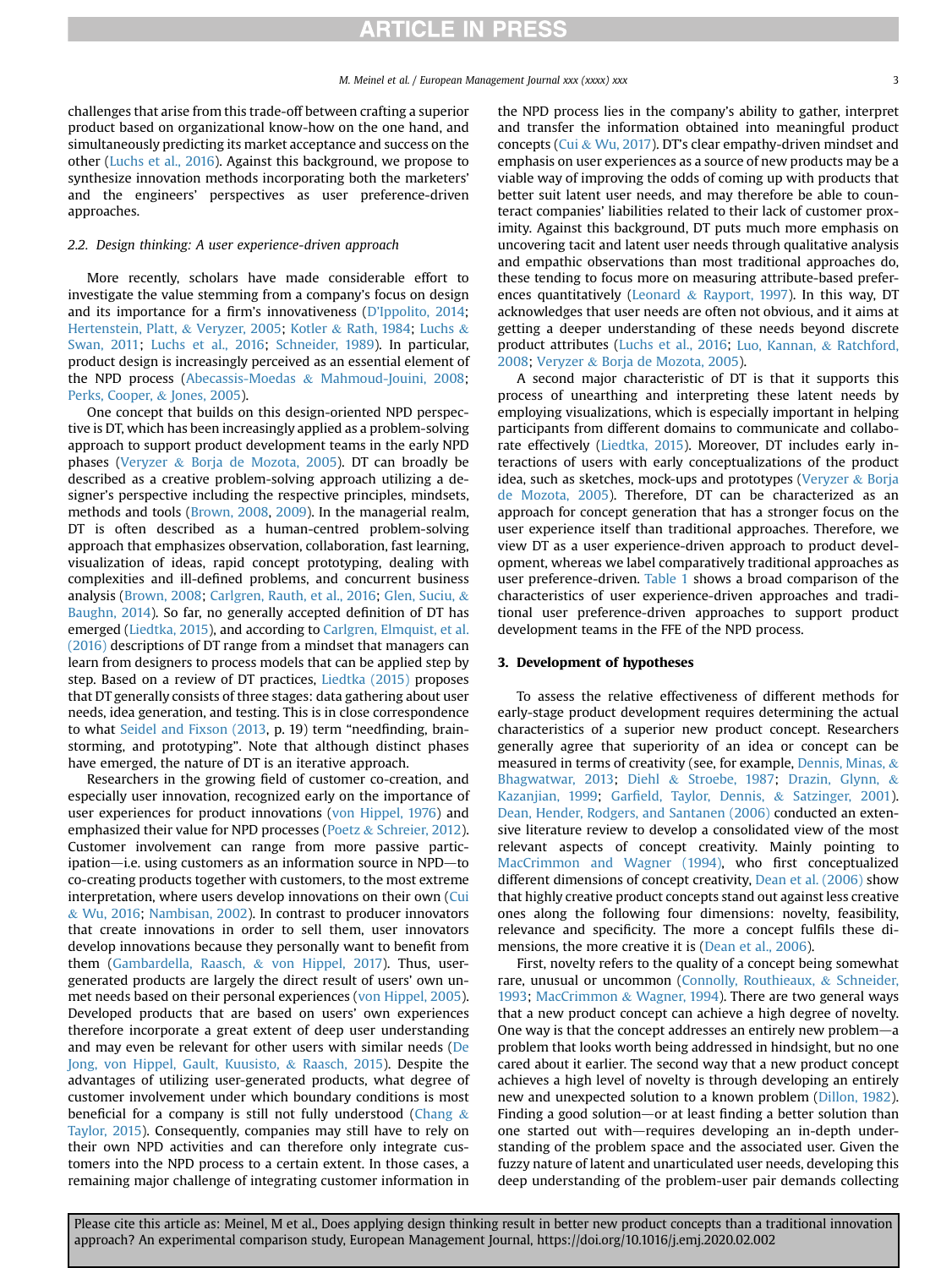<span id="page-3-0"></span>data in multiple ways-i.e. quantitative and qualitative, such as interview notes and quotes, observations in pictures and videos, impressions through sketches and drawings, etc. Similarly, creating entirely unexpected solutions to a known problem is supported by drawing new analogies across seemingly unrelated data points or even data sets [\(Bonnardel, 2000\)](#page-9-0).

As a user experience-driven innovation approach, DT exhibits several aspects supporting the above described work. In terms of putting people first ([Brown](#page-9-0) & [Katz, 2011](#page-9-0)), DT advises product development teams to spend a significant amount of time empathically observing people's lives to search for underlying and fundamental needs, emotions and aspirations of users. DT supports the generation of qualitative data through different ethnographic methods, such as observation, interviews and visual stories [\(Cagan](#page-9-0) & [Vogel, 2002;](#page-9-0) [Veryzer](#page-10-0) & [Borja de Mozota, 2005\)](#page-10-0). To find something really new or surprising, DT encourages the study of extreme users who are thinking and using existing solutions in often extraordinary ways ( $Brown \&$  [Katz, 2011](#page-9-0)). Finally, during synthesis, DT supports the process of making sense of these diverse data in search of better problems and solutions. In this way, DT guards against path dependencies or projection biases to which humans easily fall victim [\(Liedtka, 2015](#page-10-0)). In contrast, most user preferencedriven approaches focus on identifying and aggregating knowledge from existing markets quantitatively [\(Prasad, 1998\)](#page-10-0). The often larger numbers can increase the statistical representativeness, but they are less likely to increase the novelty of the concept, because the data is still prone to subjective cognitive biases. In fact, there have been studies aiming at integrating qualitiative user data into user preference-driven approaches, e.g. QFD. For example, [Logan](#page-10-0) [and Radcliffe \(1997\)](#page-10-0) used videotaping to better identify user needs. Yet, this approach of generating qualitative data on customer needs are only seldomly applied in QFD practice.

In summary, DT supports product development teams finding truly novel concepts by emphasizing the value of spending time on in-depth user research to identify fundamental needs and latent aspirations, and by providing tools for this qualitative form of user research. Therefore, we propose that applying a user experiencedriven approach such as DT to generate new product concepts leads to higher concept novelty compared to applying user preference-driven approaches in the early product development phase.

Hypothesis 1. Applying a user experience-driven approach, such as DT, leads to higher degrees of concept novelty compared to applying a user preference-driven approach.

Second, for creative new product concepts to be successful, they need to be not only novel but feasible. Feasibility refers to a concept's capability of not violating known constraints and of being easily implementable [\(Diehl](#page-9-0) & [Stroebe, 1987](#page-9-0); [MacCrimmon](#page-10-0) & [Wagner,](#page-10-0) [1994\)](#page-10-0). It ensures that the concept can be implemented given the constraints in markets, society and technology. Avoiding violation of these constraints requires the integration of external market knowledge—for example, consumer needs—with internal capabilities rooted in different organizational functions, such as marketing or engineering. An effective integration of both aspects is a substantial challenge in NPD [\(Clark](#page-9-0) & [Fujimoto, 1990](#page-9-0)). To meet this challenge, internal and external integrity must be achieved [\(Pullman](#page-10-0) [et al., 2002](#page-10-0)). Internal integrity refers here to a common understanding of the product concept and the alignment of relevant expertise across the product development team members' backgrounds, such as marketing, engineering or design. External integrity refers to the fit between the product concept and the target user, and the respective knowledge alignment between the market or user on the one hand and the product developers on the other ([Veryzer](#page-10-0)  $\&$ [Borja de Mozota, 2005\)](#page-10-0).

We suggest that DT's emphasis on early and iterative prototyping improves both internal and external integrity through two specific mechanisms. First, early prototyping enables intensive concept-related interactions between members of the product development team, and between the team and potential users [\(Luo](#page-10-0) [et al., 2008](#page-10-0)). Second, the iterative nature of prototyping in DT forces continual examination of one's understanding of the problemsolution match, and a simultaneous consideration of how the solution could be created ([Wiltschnig, Christensen,](#page-10-0) & [Ball, 2013](#page-10-0)).

Prototyping supports internal integrity by providing a tool for communication and development through cross-fertilization of team members' knowledge ([Bogers](#page-9-0)  $&$  [Horst, 2014\)](#page-9-0). The prototype acts as a boundary object, or integrating device, that processes information and transfers knowledge across functional, hierarchical and organizational boundaries ([Bogers](#page-9-0) & [Horst, 2014;](#page-9-0) [Carlile,](#page-9-0) [2002](#page-9-0)). Through this improved communication between different disciplines, such as design, marketing and engineering, prototyping helps prevent the development of concepts that are not feasible to manufacture or implement.

Similarly, prototyping supports external integrity, because early and repeated iterative consumer interaction with prototypes unveils early potential solution characteristics that the consumer will not like or that he/she will not accept in a future product. Interacting with prototypes gives users the opportunity to express and explain their feedback explicitly. In this way, DT provides a greater chance to overcome users' inability to describe their own behaviour or needs accurately, often labelled as the 'say/do' gap [\(Liedtka,](#page-10-0) [2015\)](#page-10-0). In contrast, user preference-driven innovation approaches concentrate on integrating preferences for predefined attributes into a final concept. For example, user feedback is often only integrated after the final choice of product attributes has already been made. Hence, attributes the user dislikes will be detected far later than with DT ([Carnevalli](#page-9-0) & [Miguel, 2008](#page-9-0); [Govers, 1996;](#page-9-0) [Yung,](#page-10-0) [2006](#page-10-0)).

Understanding the limitations of a product concept helps to weed out dead-end concepts, and directs the focus to its core characteristics, therefore reducing overall complexity and improving feasibility. Undeniably, product development teams applying established methods may also have the market and engineering knowledge to generate feasible product concepts. However, DT especially emphasizes early and iterative refinement of the concept through prototyping, which improves the communication and information transfer across different disciplines and with potential consumers. Therefore, we argue that via early and iterative prototyping, DT improves concept feasibility.

Hypothesis 2. Applying a user experience-driven approach, such

Table 1

Overview of user experience-driven and user preference-driven approaches.

|                       | User preference-driven approaches | User experience-driven approaches |
|-----------------------|-----------------------------------|-----------------------------------|
| Type of user research | Technology and/or market-driven   | Empathy-driven                    |
| Type of data          | Quantitative and objective data   | Qualitative and subjective data   |
| Presentation of data  | Calculation-driven                | Visualization-driven              |
| Type of elaboration   | Specification-driven              | Iteration-driven                  |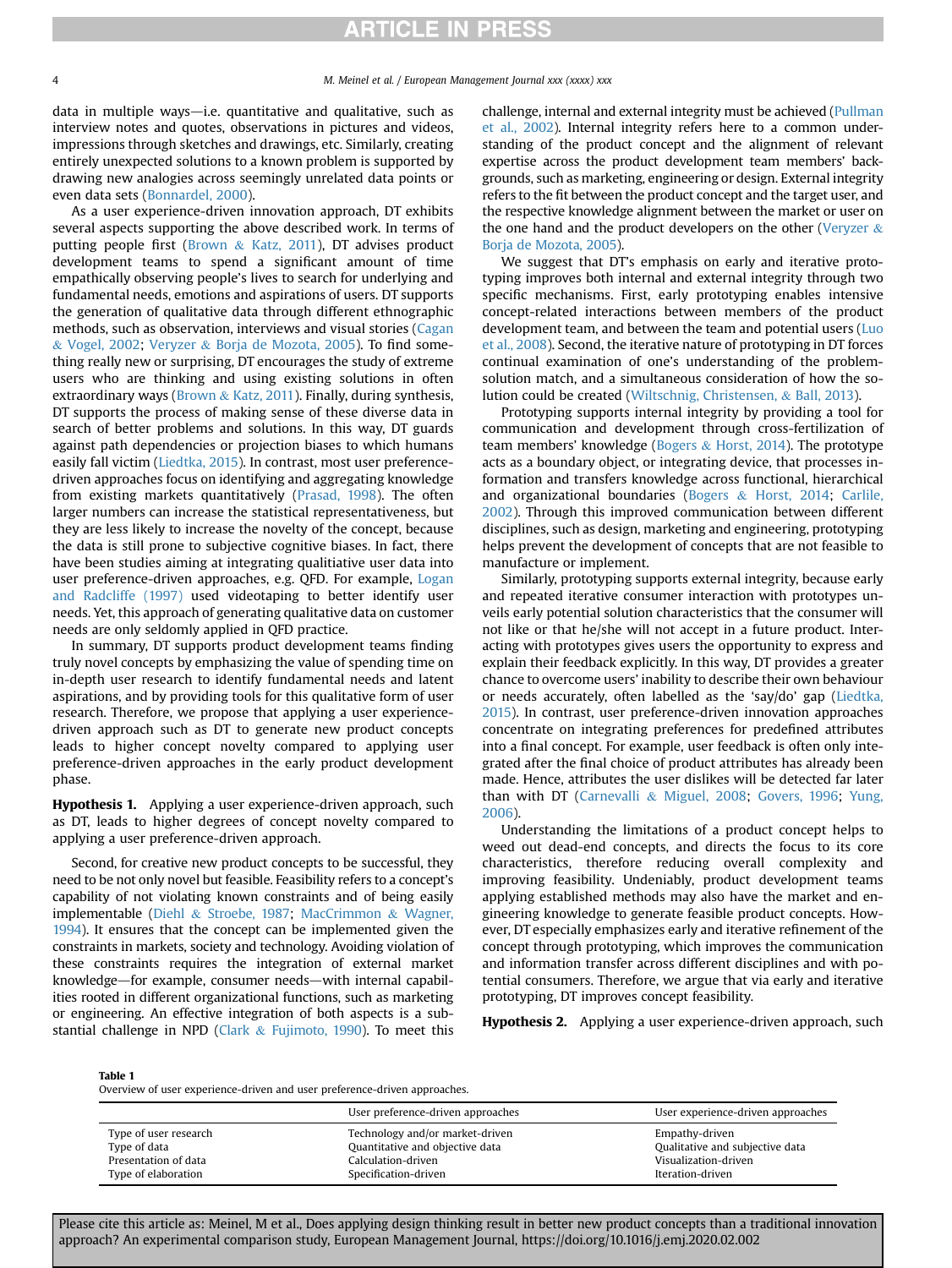as DT, leads to higher degrees of concept feasibility compared to applying a user preference-driven approach.

The third dimension for a new product concept to be considered creative is its relevance. Concept relevance refers to a concept being applicable to the initial problem and representing an effective solution [\(Aiken, Vanjani,](#page-9-0) & [Paolillo, 1996;](#page-9-0) [Kramer, Kuo,](#page-10-0) & [Dailey,](#page-10-0) [1997;](#page-10-0) [MacCrimmon](#page-10-0) & [Wagner, 1994\)](#page-10-0). Of course, for an innovative solution to be successful, it needs to create a good match with the underlying problem it claims to address. DT supports improving this match primarily through two mechanisms. The first mechanism is DT's propensity to help developers gain a deep understanding of the user's context and experiences [\(Dorst](#page-9-0) & [Cross,](#page-9-0) [2001\)](#page-9-0). This empathic approach often opens up entirely new areas in the problem space, and may help to identify problems that are not obvious but are of high relevance to the user. If the solution to be generated is based on a problem that is more relevant for the user, the final solution is likely to be more relevant, too. The second mechanism to create a better problem-solution match is iterative user involvement alongside the product development process through prototyping, which enables substantial learning through short feedback loops [\(Brown, 2008;](#page-9-0) [Liedtka](#page-10-0) & [Ogilvie, 2011](#page-10-0)). In other words, for a given problem, short cycles of iteration can be understood as an optimization process through continued improvements. This continued guidance through the user keeps design thinkers from projecting too many of their own preferences onto others ([Liedtka, 2015\)](#page-10-0). As a result, the solution is likely to be a better match to the underlying problem.

User preference-driven approaches also provide support for finding relevant solutions to a given problem. In fact, it is even one of their main objectives to translate given customer requirements into design specifications. QFD, for example, provides a set of matrices including several processes aimed to support product development teams in bridging this gap [\(Cristiano, Liker,](#page-9-0) & [White,](#page-9-0) [2001\)](#page-9-0). There also exists research suggesting the integration of marketing tools in order to improve customer satisfaction (e.g. [Matzler](#page-10-0) & [Hinterhuber, 1998\)](#page-10-0). Kano's model ([Kano et al., 1984\)](#page-10-0), for example, suggests 'walking in your customer's shoes' to explore relevant customer requirements. Yet, the model lacks specific processes that support product developers identifying non-obvious problems. Hence, product development teams may only identify problems that users are able to express or problems that product developers already identified in their own lives, leaving nonobvious problems potentially unexplored. Therefore, applying traditional innovation approaches may result in appropriate solutions for clearly pre-defined problems that, however, may ultimately be irrelevant for the user.

In summary, DT fosters an understanding of the user and how the product (or an early version of it) is perceived and used in a real-life situation. The earlier the product development team understands latent user needs, and the deeper this understanding, the more likely it is that it addresses a problem of high relevance to the user. In addition, repeated iteration improves the likelihood that the solution effectively addresses the identified problem. Thus, DT improves the chance of developing not only novel concepts, but ones that better address the user's latent needs [\(Veryzer](#page-10-0) & [Borja de](#page-10-0) [Mozota, 2005](#page-10-0)). Therefore, we propose that DT leads to higher concept relevance compared to existing approaches.

Hypothesis 3. Applying a user experience-driven approach, such as DT, leads to higher degrees of concept relevance compared to applying a user preference-driven approach.

Fourth, specificity refers to the quality and level of detail with which the concept is thoroughly described [\(MacCrimmon](#page-10-0)  $\&$ [Wagner, 1994](#page-10-0)). As already mentioned, designers tend to think and work visually. Whenever possible, they use hand-drawn sketches, renderings or mockups to represent their ideas ([Kim](#page-10-0)  $\&$ [Ryu, 2014;](#page-10-0) [Kim](#page-10-0) & [Wilemon, 2002\)](#page-10-0). These visualizations stimulate the designer's creative process ([Perks et al., 2005\)](#page-10-0), but also support the communication of new ideas to others ([Liedtka, 2015;](#page-10-0) [Veryzer](#page-10-0) & [Borja de Mozota, 2005](#page-10-0)). In particular, they facilitate others' understanding of one's own ideas, thus enhancing the acceptance of ideas that would otherwise be perceived as odd or unusual ([Kelley,](#page-10-0) [2001](#page-10-0)). DT encourages the use of various tools to promote visualization along the creative process, including, but not exclusively, through physical prototypes [\(Carlgren et al., 2016b;](#page-9-0) [Liedtka, 2015\)](#page-10-0). In comparison, while established user preference-driven methods also aim at enhancing a shared understanding of concepts, these methods do not encourage visualizing concepts through sketches and images, but rather focus on compiling quantitative data for a calculation model [\(Govers, 1996;](#page-9-0) [Hauser](#page-9-0) & [Clausing, 1988](#page-9-0); [Prasad,](#page-10-0) [1998\)](#page-10-0). Especially research on QFD has developed various quantitative methods in order to enhance its reliability and objectiveness ([Chan](#page-9-0) & [Wu, 2002](#page-9-0)). For example, there exist studies that integrated marketing research methods (e.g. [Gustafsson, Ekdahl,](#page-9-0) & [Bergman,](#page-9-0) [1999\)](#page-9-0) or operations research methods (e.g. [Chuang, 2001](#page-9-0)) into QFD. In this way, QFD helps to prioritize customer needs and design targets. Yet, applying these quantitative methods does not support product developers in realizing the details of the concept. In contrast, through visualizations, DT enhances both external integrity and internal integrity [\(Maltz et al., 2001](#page-10-0)). Working with tangible concepts in the early stages of the product development process through both visualizations and prototypes improves communication and information integration across disciplines within the product development team. This, in turn, increases the team's shared understanding of the product concept, which makes it easier to consider different requirements for the solution from the different domains. If, for example, the marketing department has a proper understanding of the initial idea, it will be able to access and provide better information regarding market acceptance. The same applies to the engineering domain, which will positively influence the development of a concept in case of an adequate understanding of its core characteristics. Therefore, DT fosters cooperative development across all relevant disciplines and facilitates the incorporation of all relevant requirements by forcing unclear issues to the surface and solving these issues collaboratively. The use of visual representations and prototypes enables the multi-disciplinary product development team to generate concepts with a greater depth of elaboration. Hence, when it comes to evaluating the concept, it is likely that the concept will be perceived as more detailed, making it easier to communicate the advantageousness of the developed product solutions. Therefore, we propose that DT leads to higher concept specificity compared to user preference-driven approaches.

Hypothesis 4. Applying a user experience-driven approach, such as DT, leads to higher degrees of concept specificity compared to applying a user preference-driven approach.

### 4. Method

#### 4.1. Experimental procedure

To investigate the usefulness of applying DT in the early product development phases, we selected an experimental research design. Since we were particularly interested in comparing the performance effects of DT relative to a user preference-driven approach to supporting product development, it was important that the two approaches to be compared covered the essential parts of the FFE in the NPD process—i.e. problem framing, idea generation and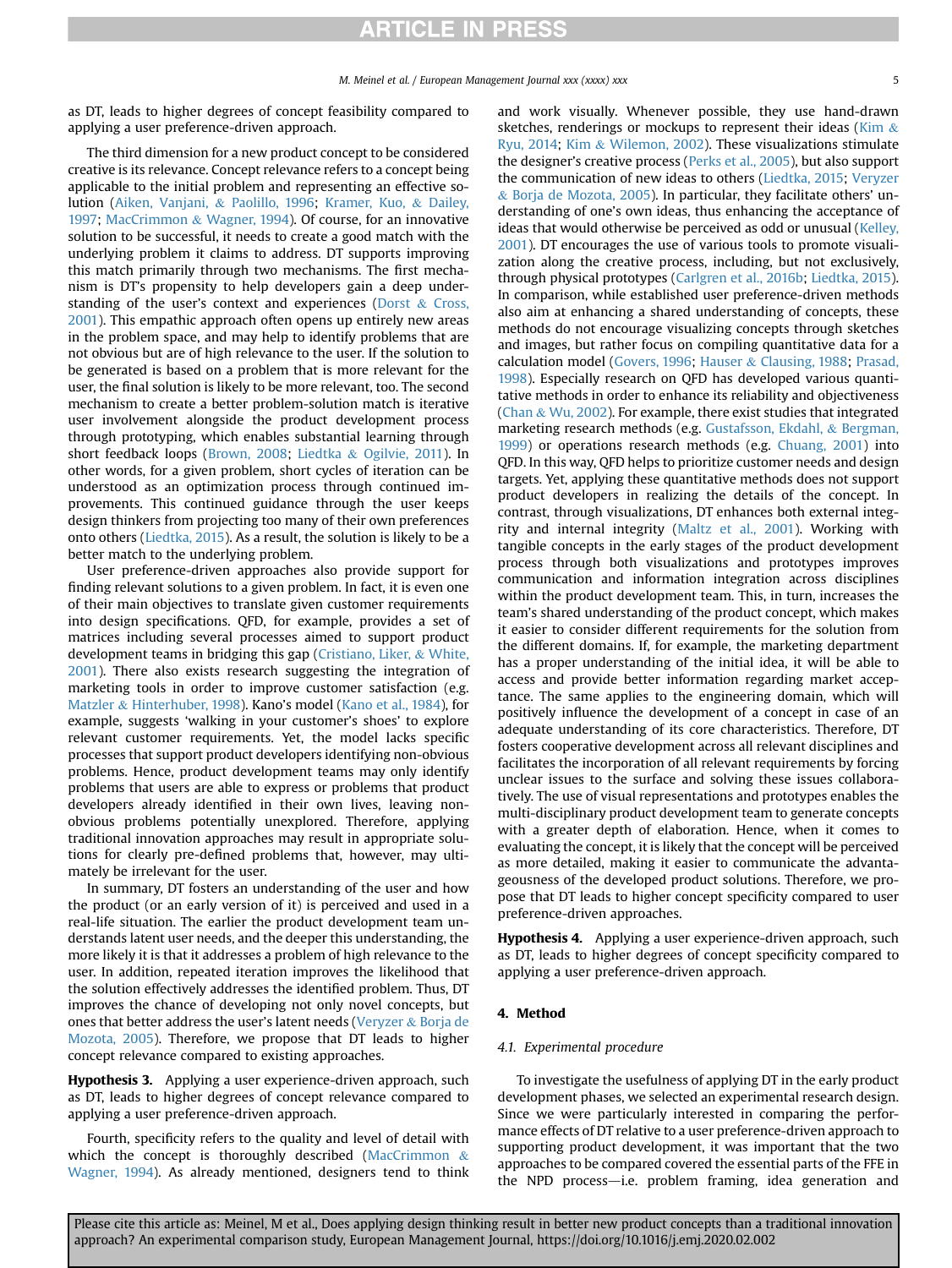6 M. Meinel et al. / European Management Journal xxx (xxxx) xxx

concept development [\(Luchs](#page-10-0) & [Swan, 2011\)](#page-10-0).

Thus, in both conditions, teams were asked to apply a predefined method to generate creative concepts on a product development task. We chose to use QFD as a baseline approach because QFD is an adequate representative of the user preference-driven approach (as outlined above). Moreover, QFD is widely used and commonly accepted among product developers in practice [\(Chan](#page-9-0)  $\&$ [Wu, 2002](#page-9-0); [Michalek et al., 2005;](#page-10-0) [Pullman et al., 2002\)](#page-10-0). To further validate this view, we conducted eleven interviews with innovation managers from large German manufacturing companies. When asked for the standard approach or method they use to develop new product concepts in the FFE, the majority answered QFD. Additionally, when asked for the approach they consider for future use, the majority named design thinking. Therefore, we consider comparing DT with QFD in an experimental design a useful and relevant approach, given current industry trends.

We strove to insulate the effects of interest by studying (1) a homogeneous group of people, who (2) are novices to either of the methods, and (3) act outside other factors of organizational influence ([Seidel](#page-10-0) & [Fixson, 2013\)](#page-10-0). To meet these requirements, we selected graduate student teams as our objects of analysis, which we could easily supply with identical resources, instructions and time to provide fair basic conditions. We therefore integrated the experiment into teamwork as part of a Master's Creativity and Innovation Management course at a major European university. Although experimental research on creativity, especially on the individual and team level, has long employed students as study subjects [\(DeTienne](#page-9-0) & [Chandler, 2004;](#page-9-0) [Diehl](#page-9-0) & [Stroebe, 1987](#page-9-0); [Kudrowitz](#page-10-0) & [Wallace, 2013](#page-10-0); Černe, Nerstad, Dysvik, & Š[kerlavaj,](#page-9-0) [2014](#page-9-0)), there are, however, voices questioning the validity of the use of student samples in applied research [\(Highhouse](#page-9-0) & [Gillespie,](#page-9-0) [2009](#page-9-0)).

The major issue regarding the appropriateness of using student samples concerns the generalizability of the results. In this context, the key question is whether it is likely that obtained results can also be transferred to real-life contexts [\(Bello, Leung, Radebaugh, Tung,](#page-9-0) & [van Witteloostuijn, 2009](#page-9-0)), i.e., causal generalization as extrapolation. Every experiment consists of the elements persons, treatment, outcome, and settings ([Shadish, Cook,](#page-10-0) & [Campbell, 2002,](#page-10-0) p. 21). Any attempt to generalize requires asking whether any of these elements differ in other settings, and how this difference may impact the results. We will address each element in turn. First, the study participants were recruited from a course of a business school, which is why it can be assumed that those students will find themselves in similar real work-life situations in the future ([Croson](#page-9-0)  $&$  [Donohue, 2006\)](#page-9-0). The same persons are likely to develop new products and services together with their team members. Second, we have no reason to believe that the treatment itself, the training in these innovation processes, differs in a commercial setting. In fact, some of the authors have taught the same concepts to audiences ranging from graduate students, to managers, to executives. Third, the outcome of the work processes are the results of the teams' activities. Assessing these artefacts across the treatment conditions should not differ between our setting and a commercial organization. On the contrary, in business situations it can be expected that previous experiences with one or the other innovation approach could influence the outcome of the experiment. Moreover, our approach by having multiple coders who assess the outputs anonymously ensures equal handling of the outcome of both treatment conditions. Fourth, many of our graduate students have already gained work experience and can therefore relate to the given task [\(Meissner](#page-10-0) & [Wulf, 2017\)](#page-10-0). In other words, the task itself can be considered realistic, and is therefore comparable to a reallife assignment. While it is possible that another setting, e.g., being an employee within a hierarchical organization, may impact a person's decisions and behaviour, we have no reason to believe that this effect will be of different magnitude between our treatment conditions. Therefore, it is highly unlikely that there exists a systematic bias when comparing results across our two different treatment groups (QFD and DT).

Thus, the key to the generalizability of our results is the random assignment of the student teams to one of the two experimental conditions. We therefore created an experiment that allowed us to assign participants randomly to one of two conditions to be able to compare the performance effects. First, all of the 261 course participants were randomly assigned to 55 teams of approximately five members each. In a second step, each team was randomly assigned to one of two conditions (DT condition or QFD condition). Teams in the DT condition ( $n = 30$ ) had to apply DT, and teams in the QFD condition ( $n = 25$ ) had to apply QFD.

The experiment proceeded as follows. First, participants in each condition separately received a condition-wise introductory session. Based on the assigned condition, the teams were invited to appear at different time slots to minimize the risk of communication between participants in different conditions. At no time did we hear of issues concerning students having to work with different methods. During the introductory session, the approach that had to be applied was explained. Explanations were read from a script and summarized in a printed guideline provided to each participant. To meet experimental standards, the guidelines were designed to look similar for both conditions regarding the general structure and layout. Additionally, the two guidelines ran to an equal number of pages. The guidelines included general information on the approach (DT vs. QFD, as described above), and a toolbox with several techniques and tools explained. In the DT condition, teams were introduced to creating a persona, a customer journey map and a storyboard; teams in the QFD condition were introduced to the Kano model, pairwise comparisons and the six thinking hats. To rule out the effects of specific ideation techniques, we made sure that both conditions applied the same ideation technique: brainstorming. Note that the instructions did not include the known terms DT or QFD. Instead, we replaced them with more generic terms to avoid placebo effects ([Stewart-Williams](#page-10-0) & [Podd, 2004\)](#page-10-0).

As a next step, participants applied their respective approach to a mini-case to internalize the given approach during the introductory session. In both conditions, the task for the mini-case was to improve the gift-giving experience. After completing the minicases, participants had the opportunity to ask questions regarding the general procedure and about the specific approach to clarify potential queries. No major issues surfaced. At the end of the introductory session, participants were informed about their main project task, which was to improve the learning experience. We did not specify the realm of learning or education. Thus, concepts could include learning for students as well as learning for infants, elders and even animals. We chose this task because of the similar qualification of each participant and because of the relative breadth of the task, providing sufficient solution space for creative concepts. The kind of concept to be generated was not specified and could include, for example, a new product or a new service.

From this moment forward, the teams were given two weeks to elaborate their concepts. During their project work, the handout we provided to participants in both conditions helped the teams to orient whenever they were stuck in the creative process. Approximately half way through the project time (after approximately one week), each team was assigned to appear in an arranged room for one of two 3-h time slots. In this room, we provided prototyping materials that the teams could use to develop their concepts. Although teams under both conditions had to create at least one prototype, teams in the DT condition were advised to use prototypes iteratively, whereas teams in the QFD condition rather built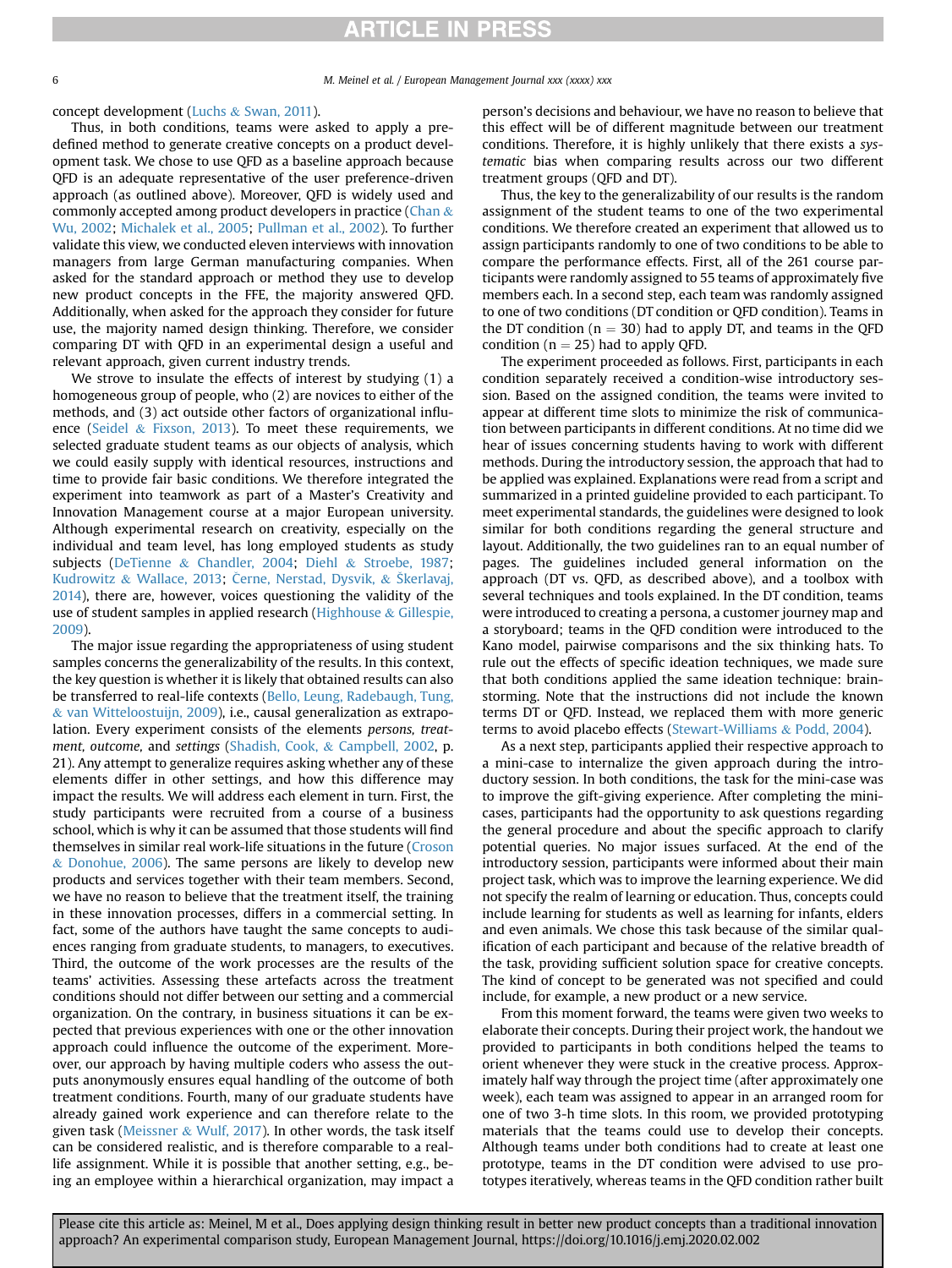their prototype as a physical representation of their final concept. After the prototyping session, a questionnaire was sent to the participants to gather the control variables used for our analyses. The final result of each team's work was submission of a 1-min video in which the participants described their final concepts. See [Fig. 1](#page-7-0) for an overview of the experimental design.

#### 4.2. Measurement and rating procedure

Six experts in different fields of the assigned task of improving the learning experience (i.e. schoolteachers, professors, and teaching associates) independently rated the creativity of the concepts following the approach of [Dean et al. \(2006\)](#page-9-0). Assessing the creativity of newly generated product concepts is not an easy task, as the concepts often differ substantially from one another; a valid evaluation therefore needs multiple dimensions that cover a range of different perspectives and layers. In their analysis of the literature on creativity evaluation, [Dean et al. \(2006\)](#page-9-0) derived and validated a measurement tool that has been applied in a variety of studies focused on, for example, the evaluation of creativity of concepts contributed to an innovation platform [\(Frey, Lüthje,](#page-9-0) & [Haag, 2011](#page-9-0)) or the assessment of new business concepts ([Gielnik,](#page-9-0) [Frese, Graf,](#page-9-0) & [Kampschulte, 2012\)](#page-9-0). Thus, we followed the approach of [Dean et al. \(2006\)](#page-9-0) and rated concept creativity along the four distinct dimensions of creativity, namely novelty, feasibility, relevance and specificity, including nine sub-dimensions (see Appendix).

The experts were introduced to the measurement procedure and had the opportunity to ask questions before each of them rated the concepts in a randomized order. The experts rated all concepts along the nine sub-dimensions of creativity as suggested by [Dean](#page-9-0) [et al. \(2006\)](#page-9-0), but were blind to the conditions and blind to the study's aim. We measured intercoder reliability using intra-class correlations (ICC; [Shrout](#page-10-0) & [Fleiss, 1979](#page-10-0)). The resulting ICCs (see Appendix) exceeded values of 0.60, thus confirming consistency among the raters ([Cicchetti, 1994\)](#page-9-0). Hence, we averaged the scores of the experts. Following [Dean et al. \(2006\),](#page-9-0) we calculated the four dimensions by adding up the respective scores of the subdimensions. To control for the influence of the teams' video production abilities on their final submission, the experts rated the quality of the videos separately on a ten-point scale  $(1 = \text{very bad to})$  $10 =$  very good). The ICC(2,6) for rating video quality was 0.88.

Through the questionnaire that was sent after the prototyping session, we gathered further data regarding team-relevant factors that previous studies have shown to influence team creativity. We assessed the team's shared mental model, which measures whether a participant perceived a common understanding among the members of the team regarding relevant team and task aspects of their work [\(Klimoski](#page-10-0) & [Mohammed, 1994\)](#page-10-0) using [Santos,](#page-10-0) [Uitdewilligen, and Passos](#page-10-0)' (2015) four-item Likert-type scale ranging from 1 to 7 (1 = totally disagree to 7 = totally agree). The Cronbach's  $\alpha$  of this scale was 0.87. Cognitive trust refers to a participant's confidence in other team members' expertise and reliability, and was assessed using [Barczak, Lassk, and Mulki](#page-9-0)'s (2010) three-item Likert-type scale ranging from 1 to 7 (1 = totally disagree to 7 = totally agree). The Cronbach's  $\alpha$  of this scale was 0.83. Moreover, we assessed the team's cognitive abilities by asking participants to evaluate their undergraduate grade point average (GPA) on a five-point scale (1 = worst GPA to  $5 =$  best GPA). Since the level of analysis in this study was the team, we aggregated all individual survey responses by team for further analysis. In two teams, one in each condition, fewer than half of the members answered the questionnaire. Thus, we eliminated these teams from our sample. For the remaining 53 teams, at least 60 per cent of the team members answered the questionnaire.

#### 5. Results

The aim of this study was to investigate the impact of DT relative to more traditional product development approaches stemming from the user preference-driven perspective of concept generation, here QFD. More specifically, we were interested in whether DT leads to relatively high concept creativity in the early product development stages, as measured by four dimensions of creativity. To rule out possible effects due to differences in the demographic and control variables between the DT group and the QFD group, we conducted several chi-squared tests for the variables on the individual level and the team level. None of the tests showed significant differences between the two groups. Descriptive statistics for the variables are shown in [Table 2](#page-7-0).

To test for the hypothesized effects, we conducted a multivariate analysis of covariance (MANCOVA), controlling for the team's shared mental model, cognitive trust, cognitive ability and the quality of the video.

H1 hypothesized that applying a user experience-driven approach, such as DT, leads to higher degrees of concept novelty compared to applying a user preference-driven approach, such as QFD. Analysis revealed no significant difference in concept novelty between the DT condition ( $M = 4.01$ , SD = 1.15) and the QFD condition (M = 4.08, SD = 0.75),  $F(1,52) = 0.303$ , p > .10,  $\eta_p^2 = 0.006$ . Hence, H1 is not supported.

H2 hypothesized that applying a user experience-driven approach, such as DT, leads to higher degrees of concept feasibility compared to applying a user preference-driven approach, such as QFD. Analysis revealed a significant difference in concept feasibility between the DT condition ( $M = 6.77$ , SD = 0.85) and the QFD condition (M = 6.19, SD = 0.79),  $F(1,52) = 9.08$ , p < .01,  $n_p^2 = 0.162$ . Hence, H2 is supported.

H3 hypothesized that applying a user experience-driven approach, such as DT, leads to higher degrees of concept relevance compared to applying a user preference-driven approach, such as QFD. Analysis revealed a significant difference in concept relevance between the DT condition ( $M = 5.71$ , SD = 0.82) and the QFD condition (M = 5.29, SD = 0.80),  $F(1,52) = 4.97$ , p < .05,  $\eta_p^2 = 0.096$ . Hence, H3 is supported.

H4 hypothesized that applying a user experience-driven approach, such as DT, leads to higher degrees of concept specificity compared to applying a user preference-driven approach, such as QFD. Analysis revealed a significant difference in concept specificity between the DT condition ( $M = 6.96$ , SD = 1.07) and the QFD condition (M = 6.17, SD = 1.39),  $F(1,52) = 8.64$ , p < .01,  $\eta_p^2 =$  0.155. Hence, H4 is supported. Our results are summarized in [Table 3.](#page-7-0)

#### 6. Discussion

#### 6.1. Theoretical implications

To our knowledge, this study is the first to investigate the impact of user experience-driven approaches to product development, such as DT, in the early stages of the product development process. This was accomplished by measuring the outcomes of two processes, one employing a user experience-driven method, the other a traditional user preference-driven product development approach, the latter currently considered a standard method in practice. Thus, this study extends the existing literature on FFE innovation methods in general and the growing yet primarily conceptual body of literature on DT as a creative problem-solving approach [\(Dorst, 2011](#page-9-0)). More specifically, due to the experimental character of this study and the use of novice teams, confounding factors, such as an overvaluation of the method due to the hype for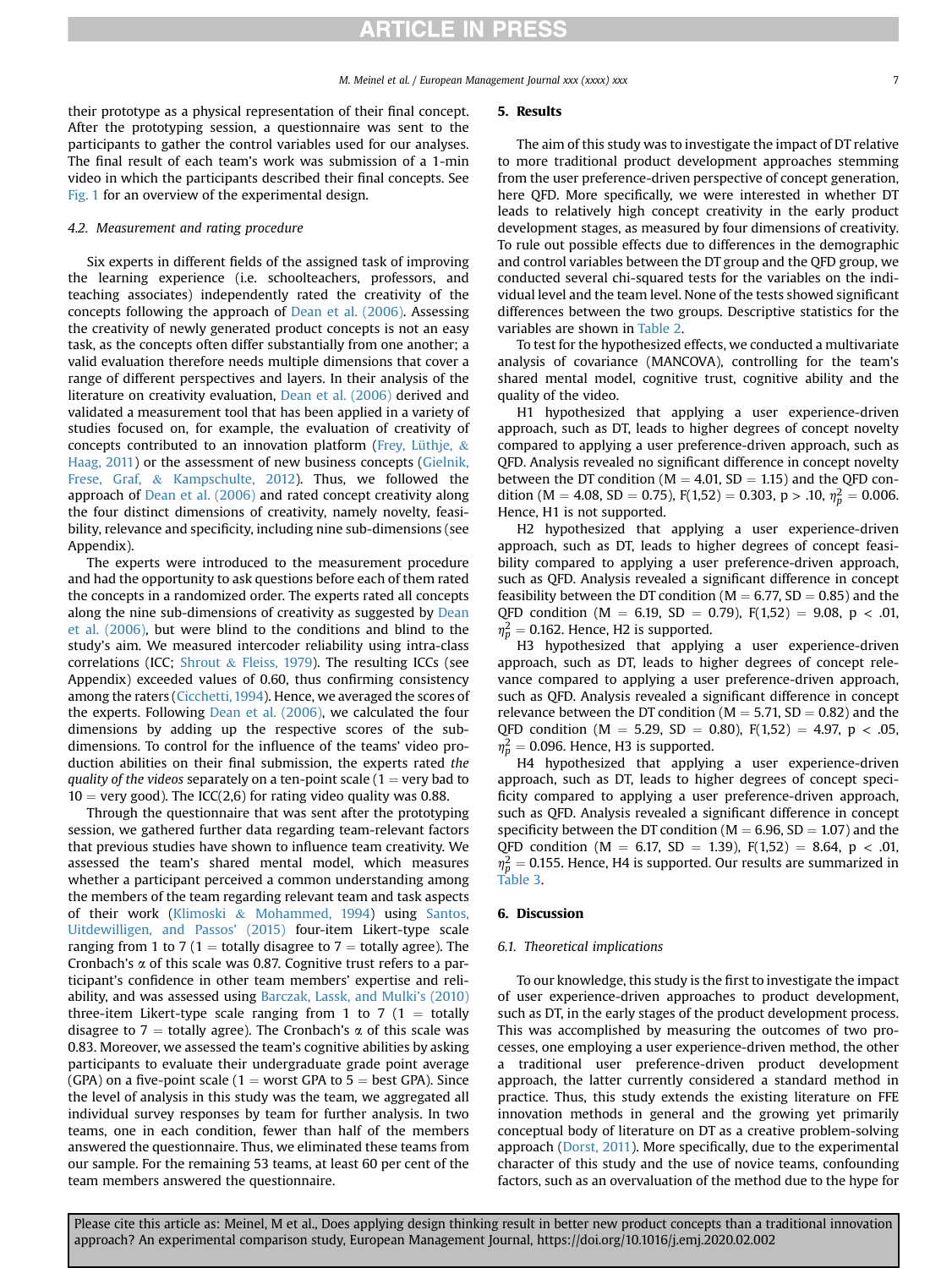<span id="page-7-0"></span>8 M. Meinel et al. / European Management Journal xxx (xxxx) xxx



Fig. 1. Experimental procedure and data collection process.

Table 2 Descriptive statistics for demographic and control variables.

|                           | Individual level ( $n = 254$ ) |                   |      | Team level $(n = 53)$ |      |              |      |      |  |
|---------------------------|--------------------------------|-------------------|------|-----------------------|------|--------------|------|------|--|
|                           | OFD<br>$(n = 121)$             | DT<br>$(n = 133)$ |      | OFD<br>$(n = 24)$     |      | $DT(n = 29)$ |      |      |  |
| Variables                 | Mean                           | SD                | Mean | <b>SD</b>             | Mean | SD           | Mean | SD   |  |
| Female (in %)             | 50.4                           |                   | 52.6 |                       |      |              |      |      |  |
| Age                       | 24.9                           | 1.85              | 25.1 | 2.92                  |      |              |      |      |  |
| Major $(in %)$            |                                |                   |      |                       |      |              |      |      |  |
| <b>Business education</b> | 29.8                           |                   | 30.1 |                       |      |              |      |      |  |
| General mgmt.             | 25.6                           |                   | 24.1 |                       |      |              |      |      |  |
| Industrial eng.           | 25.6                           |                   | 19.5 |                       |      |              |      |      |  |
| Mechanical eng.           | 11.6                           |                   | 11.3 |                       |      |              |      |      |  |
| Marketing                 | 5.8                            |                   | 12.0 |                       |      |              |      |      |  |
| Other                     | 1.6                            |                   | 3.1  |                       |      |              |      |      |  |
| Video quality             |                                |                   |      |                       | 5.63 | 1.55         | 5.88 | 1.53 |  |
| Shared mental model       |                                |                   |      |                       | 5.17 | .76          | 5.40 | .57  |  |
| Cognitive trust           |                                |                   |      |                       | 5.76 | .70          | 5.91 | .54  |  |
| Cognitive ability         |                                |                   |      |                       | 4.35 | .42          | 4.46 | .45  |  |

Notes: General mgmt.  $=$  general management; Industrial eng.  $=$  industrial engineering; Mechanical eng.  $=$  mechanical engineering.

DT, or the influence of past experience, could be eliminated, thus increasing the power of the results. The results of this study show that applying DT helps novice teams to generate product concepts that are more creative compared to when a current standard method is applied. This result is interesting, given that the intervention is a brief, few hours-long instruction at the beginning of a two-week project. In general, this finding is in line with effects proposed in earlier work on DT [\(Wattanasupachoke, 2012](#page-10-0)).

In addition to showing that a user experience-driven approach to product development, such as DT, leads to overall better performance in producing more creative concepts, this study also shows statistically significant results in that DT positively affects the feasibility, relevance and specificity of the generated concepts. These results are in line with Liedtka'[s \(2014\)](#page-10-0) observation that the use of DT in business practice not only produces more unusual solutions, but also more effective ones. Consequently, [Liedtka](#page-10-0) [\(2015\)](#page-10-0) asserts that DT works through reducing biases that humans otherwise quickly fall victim to-biases that hinder the development of creative concepts.

For one of the four dimensions of creativity, concept novelty, our findings did not reveal a statistically significant effect of DT when compared to a baseline method. At first sight, this finding seems

surprising, since DT is often associated with increasing the likelihood of breakthrough products ([Brown](#page-9-0) & [Katz, 2011;](#page-9-0) [Dunne](#page-9-0) & [Martin, 2006\)](#page-9-0). However, a closer look at the data reveals some interesting data points. For example, among the five concepts rated as most novel, there is only one concept that was generated applying QFD, whereas four were generated using the DT approach. In addition, the data also exhibit a greater standard deviation of the variable concept novelty for the DT condition compared to the QFD condition. This could be due to the fact that whereas QFD is rather intuitive and leads to concepts of passable levels of novelty, applying DT has the potential to lead to concepts of greater novelty, but is more unusual and challenging and thus requires stronger guidance and support, especially for novices. To become skilled in ethnographic observation and interview techniques may require substantially more training and practice than was available in this experiment. One possible explanation for the lack of a significant effect could therefore be that the mechanisms of the DT approach that are primarily responsible for concept novelty-i.e. a deep and qualitative understanding of latent user needs and aspirations—are for some participants difficult to learn in the time frame available for the projects in this experiment. Hence, further research is needed to investigate the dynamics of DT, especially in the needfinding and idea generation phases.

Finally, our results complement studies in the field of customer co-creation. Previous researchers have highlighted the problem of inefficient utilization of information due to the lack of in-depth customer knowledge when companies integrate customer information in their NPD activities [\(Cui](#page-9-0) & [Wu, 2017](#page-9-0); [Nambisan, 2002\)](#page-10-0). In contrast, DT may offer a way to bridge the liability of customer proximity in corporate NPD processes. By iteratively and actively integrating the customer in the early NPD phases, DT may be a

| Table 3                 |
|-------------------------|
| <b>MANCOVA</b> results. |

| Dependent variable | Mean $(SD)$ |            |      |                  |
|--------------------|-------------|------------|------|------------------|
|                    | <b>OFD</b>  | DТ         | D    | eta <sup>2</sup> |
| Novelty (H1)       | 4.08(.75)   | 4.01(1.15) | .585 | .006             |
| Feasibility (H2)   | 6.19(0.79)  | 6.77(0.85) | .004 | .162             |
| Relevance (H3)     | 5.29(.80)   | 5.71(.82)  | .031 | .096             |
| Specificity (H4)   | 6.17(1.39)  | 6.96(1.07) | .005 | .155             |

Note: We controlled for video quality, shared mental model, cognitive trust and cognitive ability.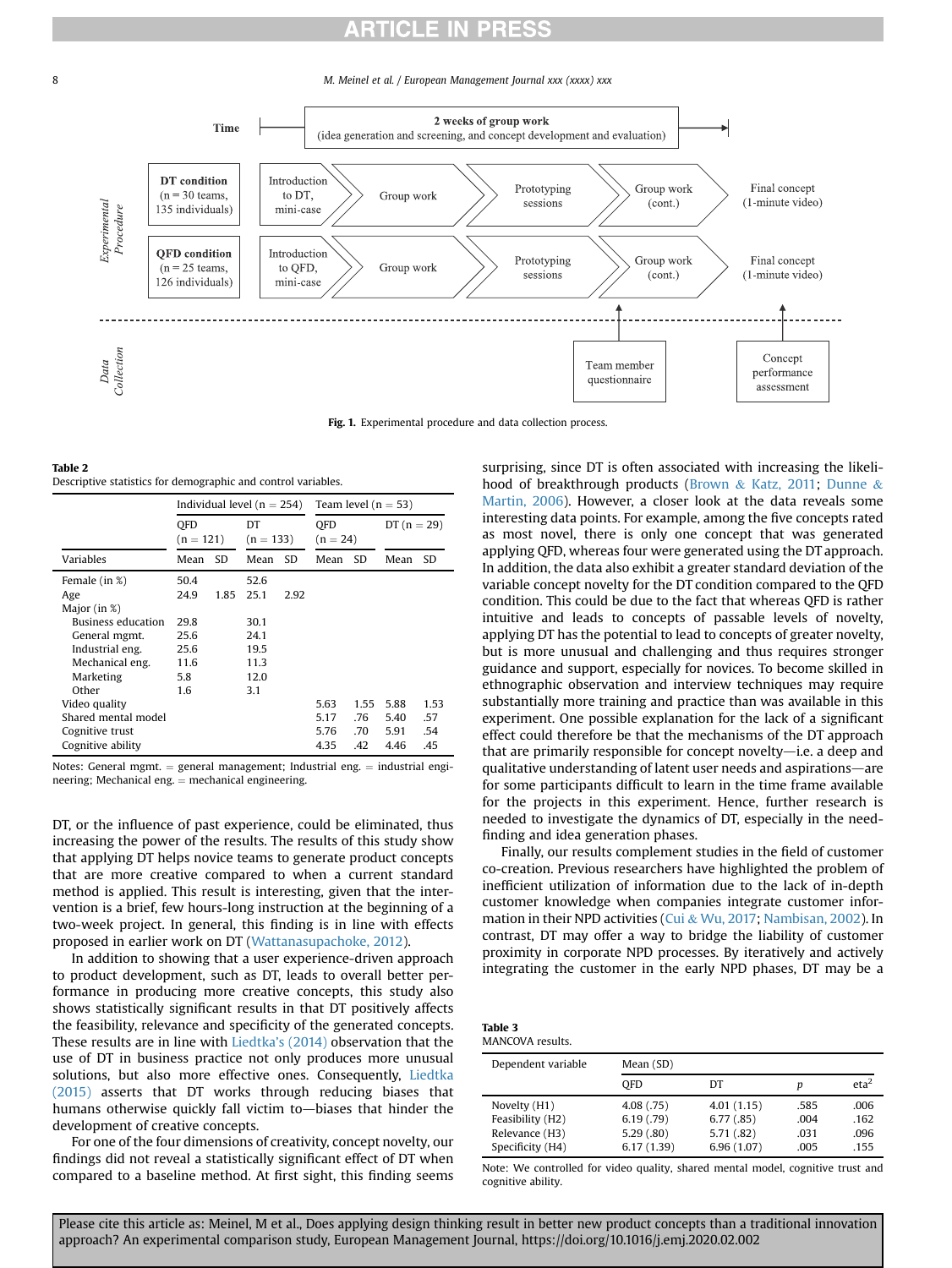viable way to overcome these issues. Moreover, due to the strong emphasis on perspective-taking, DT offers a valuable opportunity to link customer and firm perspectives closely to come up with product concepts that better fit customer needs, although customers may not co-create the products or develop the products on their own [\(Cui](#page-9-0) & [Wu, 2016\)](#page-9-0).

#### 6.2. Managerial implications

The results of this study offer guidance to open questions in innovation management practice. Our findings reveal that adopting DT in NPD generally seems to be a beneficial way to support creativity in the product development process. More specifically, our results show that DT, in comparison to QFD, can help novice product development teams to generate product concepts with higher degrees of feasibility, relevance and specificity. This means that companies and teams that build their product development activities around empathic user observation, understanding and improvement of the user experience, and fast feedback through iterative prototyping are likely to produce concepts of higher creativity. This seems to be of particular importance, since the ability to generate creative product concepts is the basis for successful innovations ([George, 2007\)](#page-9-0). Moreover, the fact that in our study DT increased the usefulness dimensions of the concepts rather than the novelty is also interesting for practitioners. Our results show that DT does not necessarily deliver concepts that are more novel (although it has the potential), but ones that are more well thought out. Therefore, companies and teams that currently apply QFD or similar techniques in the product development process could switch to using DT to improve concept creativity in the early product development phases, not only when newness is needed. Certainly, this change will not occur overnight: training and practice in DT need to be provided for the employees involved in the product development process. Therefore, companies could train their employees in DT through workshops designed in accordance with the suggestions made by [Seidel and Fixson \(2015\).](#page-10-0)

Based on this suggestion, the results of this study could also be useful for management consultants who increasingly offer such workshops. One pressing question for them is whether short-term training in DT is a viable approach to teach this method to teams with novices that have never used DT before [\(Razzouk](#page-10-0) & [Shute,](#page-10-0) [2012;](#page-10-0) [Seidel](#page-10-0) & [Fixson, 2013\)](#page-10-0). The results of the present study reveal that a quick improvement is possible with DT, and that shortterm training in DT, especially for employees who are unfamiliar with this method, seems to be fruitful.

#### 7. Limitations and further research

This study is, of course, limited in a number of ways, suggesting several avenues for further research. First, in this study we focused on the influence of DT on concept creativity in the early stages of the product development process. However, DT might also affect processes that follow the idea generation and concept development stages. Therefore, future research could investigate the impact of DT in the back end of the NPD process. Moreover, an open question at this point is how lasting the effects are, especially given the brevity of the intervention ([Meinel, Wagner, Baccarella,](#page-10-0) & [Voigt,](#page-10-0) [2018\)](#page-10-0). Therefore, it also seems interesting to examine the effects of applying DT principles over a longer period.

Second, in this study we investigated the influence of either DT or QFD as a whole on the creativity of new product concepts. Thus, this study is not able to draw conclusions on the effect of the individual characteristics of either method, as described in [Table 1.](#page-3-0) For example, the question arises as to whether it is the external subjective customer feedback that drives concept creativity or the improved internal understanding through early visualization of the concept. Hence, further research could provide a more differentiated perspective on the usefulness of DT by investigating the effects that each of its individual characteristics have on new concept creativity.

Third, the product development task for the teams was very broad and undirected in nature. Although early innovation phases especially can be characterized by the presence of a certain 'openness' with a variety of different and often still vague product ideas ([Kim](#page-10-0) & [Wilemon, 2002\)](#page-10-0), this open task could be a better fit for product development teams who have to apply DT. Future studies could therefore differentiate between different degrees of openness regarding underlying development tasks to validate the results of this study.

Finally, our study was conducted under supervised conditions relying on a sample of novices in product development and design. While the use of novice teams may limit the generalizability of our results to a degree, this setting allowed us to control for various influencing variables occurring in real-life settings-e.g. preexisting social ties across team members-which could have influenced the phenomena that we set out to investigate. In a similar vein, our study did not aim to include the influence of previous individual experience in DT on team performance. Since prior research has already shown that organizational structures, values and processes in existing organizations can hinder the effective use of new approaches such as DT ([Carlgren, Rauth, et al.,](#page-9-0) [2016\)](#page-9-0), a study replicating the effects in settings in existing organizations could extend the external validity of our findings.

| Dimension<br>Subdimension         | Definition                                                                                                                                                              |         | Range $ICC(2,6)$ |
|-----------------------------------|-------------------------------------------------------------------------------------------------------------------------------------------------------------------------|---------|------------------|
| 1. Novelty                        | The degree to which an idea is original and modifies a paradigm.                                                                                                        | $2 - 8$ |                  |
| 1.1 Originality                   | The degree to which the idea is not only rare but is also ingenious, imaginative or surprising.                                                                         | $1 - 4$ | .79              |
| 1.2 Paradigm                      | The degree to which an idea is paradigm preserving (PP) or paradigm modifying (PM). PM ideas are sometimes radical or                                                   | $1 - 4$ | .63              |
| relatedness                       | transformational.                                                                                                                                                       |         |                  |
| 2. Feasibility                    | An idea is feasible if it can be easily implemented and does not violate known constraints.                                                                             | $2 - 8$ |                  |
| 2.1 Acceptability                 | The degree to which the idea is socially, legally or politically acceptable.                                                                                            | $1 - 4$ | .75              |
|                                   | 2.2 Implementability The degree to which the idea can be easily implemented.                                                                                            | $1 - 4$ | .87              |
| 3. Relevance                      | The idea applies to the stated problem and will be effective at solving the problem.                                                                                    | $2 - 8$ |                  |
| 3.1 Applicability                 | The degree to which the idea clearly applies to the stated problem.                                                                                                     | $1 - 4$ | .66              |
| 3.2 Effectiveness                 | The degree to which the idea will solve the problem.                                                                                                                    | $1 - 4$ | .70              |
| 4. Specificity                    | An idea is specific if it is clear (worked out in detail).                                                                                                              | $3 - 9$ |                  |
| 4.1 Implicational<br>explicitness | The degree to which there is a clear relationship between the recommended action and the expected outcome.                                                              | $1 - 3$ | .79              |
| 4.2 Completeness                  | The number of independent subcomponents into which the idea can be decomposed, and the breadth of coverage with regard to $1-3$<br>who, what, where, when, why and how. |         | .73              |
| 4.3 Clarity                       | The degree to which the idea is clearly communicated with regard to grammar and word usage.                                                                             | $1 - 3$ | .81              |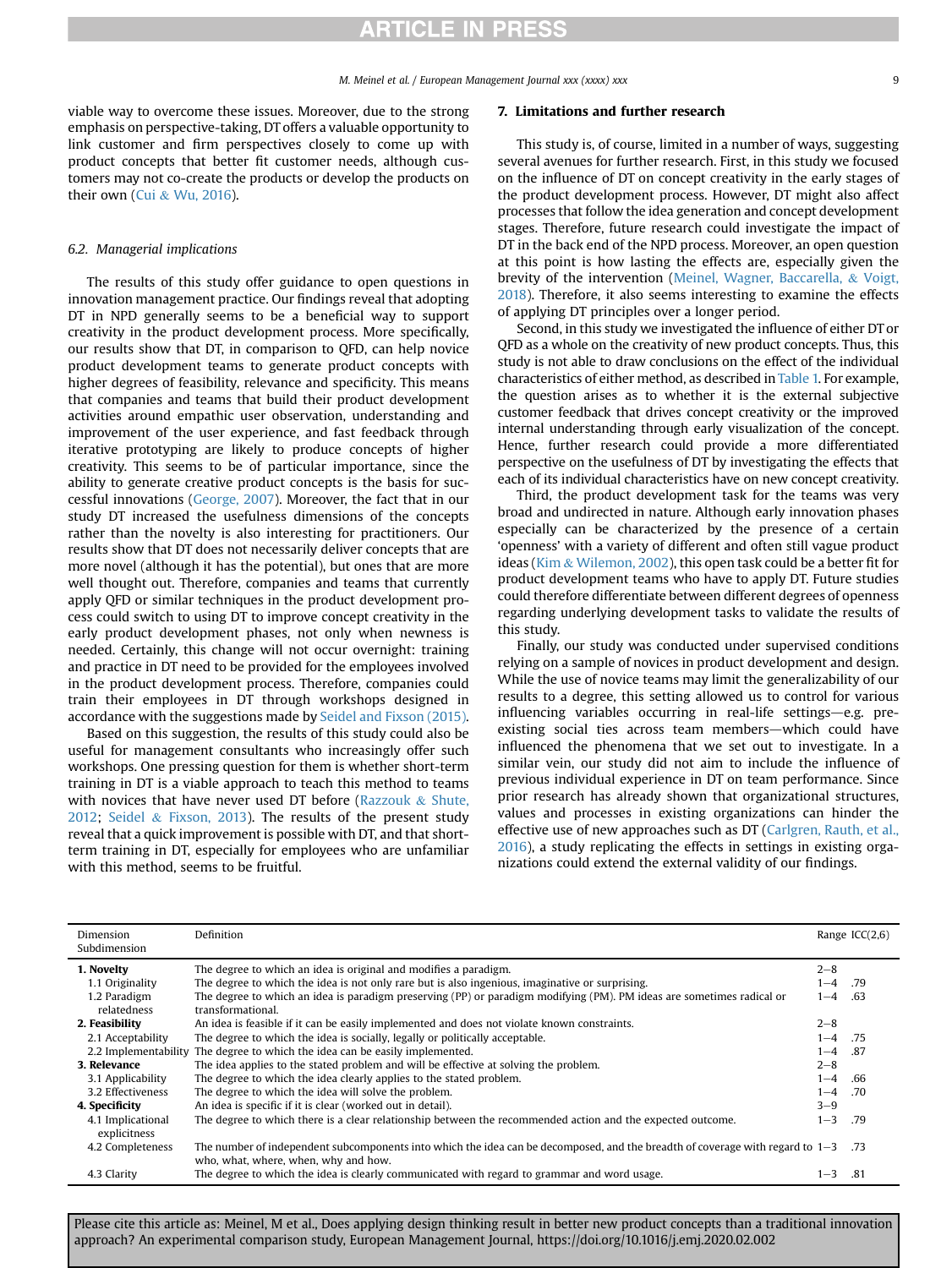<span id="page-9-0"></span>10 M. Meinel et al. / European Management Journal xxx (xxxx) xxx

### Appendix

Measurement Construct for Idea Creativity (Dean et al., 2006).

#### Appendix A. Supplementary data

Supplementary data to this article can be found online at <https://doi.org/10.1016/j.emj.2020.02.002>.

#### References

- [Abecassis-Moedas, C., & Mahmoud-Jouini, S. B. \(2008\). Absorptive capacity and](http://refhub.elsevier.com/S0263-2373(20)30023-2/sref1) [source-recipient complementarity in designing new products: An empirically](http://refhub.elsevier.com/S0263-2373(20)30023-2/sref1) derived framework. [Journal of Product Innovation Management, 25](http://refhub.elsevier.com/S0263-2373(20)30023-2/sref1)(5), 473-[490](http://refhub.elsevier.com/S0263-2373(20)30023-2/sref1).
- [Aiken, M., Vanjani, M., & Paolillo, J. \(1996\). A comparison of two electronic idea](http://refhub.elsevier.com/S0263-2373(20)30023-2/sref2) [generation techniques.](http://refhub.elsevier.com/S0263-2373(20)30023-2/sref2) Information & [Management, 30](http://refhub.elsevier.com/S0263-2373(20)30023-2/sref2)(2), 91-[99](http://refhub.elsevier.com/S0263-2373(20)30023-2/sref2).
- Althsuller, G. S. (1984). [Creativity as an exact science: The theory of the solution of](http://refhub.elsevier.com/S0263-2373(20)30023-2/sref3) inventive problems[. New York: Gordon and Breach.](http://refhub.elsevier.com/S0263-2373(20)30023-2/sref3)
- [Amabile, T. M. \(1988\). A model of creativity and innovation in organizations.](http://refhub.elsevier.com/S0263-2373(20)30023-2/sref4) Research in Organizational Behavior,  $10(1)$ ,  $123-167$ .
- [Anderson, N., Poto](http://refhub.elsevier.com/S0263-2373(20)30023-2/sref5)čnik, K., & Zhou, J. (2014). Innovation and creativity in organi[zations: A state-of-the-science review, prospective commentary, and guiding](http://refhub.elsevier.com/S0263-2373(20)30023-2/sref5) framework. Journal of Management,  $40(5)$ ,  $1297-1333$ .
- [Barczak, G., Lassk, F., & Mulki, J. \(2010\). Antecedents of team creativity: An exam](http://refhub.elsevier.com/S0263-2373(20)30023-2/sref6)[ination of team emotional intelligence, team trust and collaborative culture.](http://refhub.elsevier.com/S0263-2373(20)30023-2/sref6) [Creativity and Innovation Management, 19](http://refhub.elsevier.com/S0263-2373(20)30023-2/sref6)(4), 332-[345.](http://refhub.elsevier.com/S0263-2373(20)30023-2/sref6)
- [Beckman, S. L., & Barry, M. \(2007\). Innovation as a learning process: Embedding](http://refhub.elsevier.com/S0263-2373(20)30023-2/sref7) design thinking. California Management Review,  $50(1)$ ,  $25-56$ .
- [Bello, D., Leung, K., Radebaugh, L., Tung, R. L., & van Witteloostuijn, A. \(2009\). From](http://refhub.elsevier.com/S0263-2373(20)30023-2/sref8) [the editors: Student samples in international business research.](http://refhub.elsevier.com/S0263-2373(20)30023-2/sref8) Journal of International Business Studies,  $40(3)$ ,  $361-364$  $361-364$ .
- [Bogers, M., & Horst, W. \(2014\). Collaborative prototyping: Cross-fertilization of](http://refhub.elsevier.com/S0263-2373(20)30023-2/sref9) [knowledge in prototype-driven problem solving.](http://refhub.elsevier.com/S0263-2373(20)30023-2/sref9) Journal of Product Innovation [Management, 31](http://refhub.elsevier.com/S0263-2373(20)30023-2/sref9)(4), 744-[764.](http://refhub.elsevier.com/S0263-2373(20)30023-2/sref9)
- [Bonnardel, N. \(2000\). Towards understanding and supporting creativity in design:](http://refhub.elsevier.com/S0263-2373(20)30023-2/sref10) [Analogies in a constrained cognitive environment.](http://refhub.elsevier.com/S0263-2373(20)30023-2/sref10) Knowledge-Based Systems,  $13(7-8)$  $13(7-8)$ , 505-[513.](http://refhub.elsevier.com/S0263-2373(20)30023-2/sref10)
- [Brown, T. \(2008\). Design thinking.](http://refhub.elsevier.com/S0263-2373(20)30023-2/sref11) Harvard Business Review, 86(6), 84-[92](http://refhub.elsevier.com/S0263-2373(20)30023-2/sref11).
- Brown, T. (2009). [Change by design: How design thinking transforms organizations](http://refhub.elsevier.com/S0263-2373(20)30023-2/sref12) and inspires innovation[. New York, NY: Harper Business.](http://refhub.elsevier.com/S0263-2373(20)30023-2/sref12)
- [Brown, T., & Katz, B. \(2011\). Change by design.](http://refhub.elsevier.com/S0263-2373(20)30023-2/sref13) Journal of Product Innovation Man[agement, 28](http://refhub.elsevier.com/S0263-2373(20)30023-2/sref13)(3), 381-[383](http://refhub.elsevier.com/S0263-2373(20)30023-2/sref13).
- Cagan, J., & Vogel, C. M. (2002). [Creating breakthrough products: Innovation from](http://refhub.elsevier.com/S0263-2373(20)30023-2/sref14) product planning to program approval[. Upper Saddle River, NJ: Prentice Hall.](http://refhub.elsevier.com/S0263-2373(20)30023-2/sref14)
- [Carlgren, L., Elmquist, M., & Rauth, I. \(2016\). The challenges of using design thinking](http://refhub.elsevier.com/S0263-2373(20)30023-2/sref15) in industry: Experiences from five large firms. [Creativity and Innovation Man](http://refhub.elsevier.com/S0263-2373(20)30023-2/sref15)agement,  $25(3)$ ,  $344-362$ .
- [Carlgren, L., Rauth, I., & Elmquist, M. \(2016\). Framing design thinking: The concept](http://refhub.elsevier.com/S0263-2373(20)30023-2/sref16) in idea and enactment. Creativity and Innovation Management,  $25(1)$ ,  $38-57$ .
- [Carlile, P. R. \(2002\). A pragmatic view of knowledge and boundaries: Boundary](http://refhub.elsevier.com/S0263-2373(20)30023-2/sref17) [objects in new product development.](http://refhub.elsevier.com/S0263-2373(20)30023-2/sref17) Organization Science, 13(4), 442-[455.](http://refhub.elsevier.com/S0263-2373(20)30023-2/sref17)
- [Carnevalli, J. A., & Miguel, P. C. \(2008\). Review, analysis and classi](http://refhub.elsevier.com/S0263-2373(20)30023-2/sref18)fication of the [literature on QFD: Types of research, dif](http://refhub.elsevier.com/S0263-2373(20)30023-2/sref18)ficulties and benefits. International [Journal of Production Economics, 114](http://refhub.elsevier.com/S0263-2373(20)30023-2/sref18)(2), 737-[754.](http://refhub.elsevier.com/S0263-2373(20)30023-2/sref18)
- Č[erne, M., Nerstad, C. G., Dysvik, A., &](http://refhub.elsevier.com/S0263-2373(20)30023-2/sref19) Škerlavaj, M. (2014). What goes around comes [around: Knowledge hiding, perceived motivational climate, and creativity.](http://refhub.elsevier.com/S0263-2373(20)30023-2/sref19) [Academy of Management Journal, 57](http://refhub.elsevier.com/S0263-2373(20)30023-2/sref19)(1), 172-[192](http://refhub.elsevier.com/S0263-2373(20)30023-2/sref19).
- [Chang, W., & Taylor, S. A. \(2015\). The effectiveness of customer participation in new](http://refhub.elsevier.com/S0263-2373(20)30023-2/sref20) [product development: A meta-analysis.](http://refhub.elsevier.com/S0263-2373(20)30023-2/sref20) Journal of Marketing,  $80(1)$ ,  $47-64$ .
- [Chan, L. K., & Wu, M. L. \(2002\). Quality function deployment: A literature review.](http://refhub.elsevier.com/S0263-2373(20)30023-2/sref21)<br>[European Journal of Operational Research, 143](http://refhub.elsevier.com/S0263-2373(20)30023-2/sref21)(3), 463–[497.](http://refhub.elsevier.com/S0263-2373(20)30023-2/sref21)
- [Chen, C.-C., & Chuang, M.-C. \(2008\). Integrating the Kano model into a robust design](http://refhub.elsevier.com/S0263-2373(20)30023-2/sref22) [approach to enhance customer satisfaction with product design.](http://refhub.elsevier.com/S0263-2373(20)30023-2/sref22) International [Journal of Production Economics, 114](http://refhub.elsevier.com/S0263-2373(20)30023-2/sref22)(2), 667-[681.](http://refhub.elsevier.com/S0263-2373(20)30023-2/sref22)
- [Chen, S., & Venkatesh, A. \(2013\). An investigation of how design-oriented organi](http://refhub.elsevier.com/S0263-2373(20)30023-2/sref23)[sations implement design thinking.](http://refhub.elsevier.com/S0263-2373(20)30023-2/sref23) Journal of Marketing Management,  $29(15-16)$  $29(15-16)$  $29(15-16)$ ,  $1680-1700$  $1680-1700$ .
- [Choi, S. C., & DeSarbo, W. S. \(1994\). A conjoint-based product designing procedure](http://refhub.elsevier.com/S0263-2373(20)30023-2/sref24) incorporating price competition. [Journal of Product Innovation Management,](http://refhub.elsevier.com/S0263-2373(20)30023-2/sref24) 11[\(5\), 451](http://refhub.elsevier.com/S0263-2373(20)30023-2/sref24)-[459.](http://refhub.elsevier.com/S0263-2373(20)30023-2/sref24)
- [Chuang, P. T. \(2001\). Combining the analytic hierarchy process and quality function](http://refhub.elsevier.com/S0263-2373(20)30023-2/sref25) [deployment for a location decision from a requirement perspective.](http://refhub.elsevier.com/S0263-2373(20)30023-2/sref25) Interna[tional Journal of Advanced Manufacturing Technology, 18](http://refhub.elsevier.com/S0263-2373(20)30023-2/sref25)(11), 842-[849](http://refhub.elsevier.com/S0263-2373(20)30023-2/sref25).
- [Cicchetti, D. V. \(1994\). Guidelines, criteria, and rules of thumb for evaluating](http://refhub.elsevier.com/S0263-2373(20)30023-2/sref26) [normed and standardized assessment instruments in psychology.](http://refhub.elsevier.com/S0263-2373(20)30023-2/sref26) Psychological [Assessment, 6](http://refhub.elsevier.com/S0263-2373(20)30023-2/sref26)(4), 284-[290](http://refhub.elsevier.com/S0263-2373(20)30023-2/sref26).
- [Clark, K. B., & Fujimoto, T. \(1990\). The power of product integrity.](http://refhub.elsevier.com/S0263-2373(20)30023-2/sref27) Harvard Business [Review, 68](http://refhub.elsevier.com/S0263-2373(20)30023-2/sref27)(6), 107-[118](http://refhub.elsevier.com/S0263-2373(20)30023-2/sref27).
- [Connolly, T., Routhieaux, R. L., & Schneider, S. K. \(1993\). On the effectiveness of](http://refhub.elsevier.com/S0263-2373(20)30023-2/sref28) [group brainstorming: Test of one underlying cognitive mechanism.](http://refhub.elsevier.com/S0263-2373(20)30023-2/sref28) Small Group [Research, 24](http://refhub.elsevier.com/S0263-2373(20)30023-2/sref28)(4), 490-[503](http://refhub.elsevier.com/S0263-2373(20)30023-2/sref28).
- [Cristiano, J. J., Liker, J. K., & White, C. C. \(2001\). Key factors in the successful](http://refhub.elsevier.com/S0263-2373(20)30023-2/sref29) [application of quality function deployment \(QFD\).](http://refhub.elsevier.com/S0263-2373(20)30023-2/sref29) IEEE Transactions on Engineering Management,  $48(1)$ ,  $81-95$  $81-95$ .
- [Croson, R., & Donohue, K. \(2006\). Behavioral causes of the bullwhip effect and the](http://refhub.elsevier.com/S0263-2373(20)30023-2/sref30) [observed value of inventory information.](http://refhub.elsevier.com/S0263-2373(20)30023-2/sref30) Management Science,  $\overline{5}$ 2(3), 323–[336](http://refhub.elsevier.com/S0263-2373(20)30023-2/sref30).
- [Cui, A. S., & Wu, F. \(2016\). Utilizing customer knowledge in innovation: Antecedents](http://refhub.elsevier.com/S0263-2373(20)30023-2/sref31) [and impact of customer involvement on new product performance.](http://refhub.elsevier.com/S0263-2373(20)30023-2/sref31) Journal of the Academy of Marketing Science,  $44(4)$ , 516-[538.](http://refhub.elsevier.com/S0263-2373(20)30023-2/sref31)
- [Cui, A. S., & Wu, F. \(2017\). The impact of customer involvement on new product](http://refhub.elsevier.com/S0263-2373(20)30023-2/sref32) [development: Contingent and substitutive effects.](http://refhub.elsevier.com/S0263-2373(20)30023-2/sref32) Journal of Product Innovation Management,  $34(1)$ ,  $60 - 80$  $60 - 80$ .
- Day, G. (1990). [Market-driven strategy: Processes for creating value](http://refhub.elsevier.com/S0263-2373(20)30023-2/sref33). New York, NY: [Free Press](http://refhub.elsevier.com/S0263-2373(20)30023-2/sref33).
- [De Jong, J. P. J., von Hippel, E., Gault, F., Kuusisto, J., & Raasch, C. \(2015\). Market](http://refhub.elsevier.com/S0263-2373(20)30023-2/sref34) [failure in the diffusion of consumer-developed innovations: Patterns in Finland.](http://refhub.elsevier.com/S0263-2373(20)30023-2/sref34) [Research Policy, 44](http://refhub.elsevier.com/S0263-2373(20)30023-2/sref34)(10), 1856-[1865.](http://refhub.elsevier.com/S0263-2373(20)30023-2/sref34)
- Dean, D. L., Hender, J. M., Rodgers, T. L., & Santanen, E. L. (2006). Identifying quality [novel, and creative ideas: Constructs and scales for idea evaluation.](http://refhub.elsevier.com/S0263-2373(20)30023-2/sref35) Journal of the Association for Information Systems,  $7(10)$ ,  $646-698$  $646-698$ .
- [Dennis, A. R., Minas, R. K., & Bhagwatwar, A. P. \(2013\). Sparking creativity:](http://refhub.elsevier.com/S0263-2373(20)30023-2/sref36) [Improving electronic brainstorming with individual cognitive priming.](http://refhub.elsevier.com/S0263-2373(20)30023-2/sref36) Journal [of Management Information Systems, 29](http://refhub.elsevier.com/S0263-2373(20)30023-2/sref36)(4), 195-[216](http://refhub.elsevier.com/S0263-2373(20)30023-2/sref36).
- [DeTienne, D., & Chandler, G. N. \(2004\). Opportunity identi](http://refhub.elsevier.com/S0263-2373(20)30023-2/sref37)fication and its role in the [entrepreneurial classroom: A pedagogical approach and empirical test.](http://refhub.elsevier.com/S0263-2373(20)30023-2/sref37) The [Academy of Management Learning and Education, 3](http://refhub.elsevier.com/S0263-2373(20)30023-2/sref37)(3), 242-[257.](http://refhub.elsevier.com/S0263-2373(20)30023-2/sref37)
- [Diehl, M., & Stroebe, W. \(1987\). Productivity loss in brainstorming groups: Toward](http://refhub.elsevier.com/S0263-2373(20)30023-2/sref38) the solution of a riddle. [Journal of Personality and Social Psychology, 53](http://refhub.elsevier.com/S0263-2373(20)30023-2/sref38)(3),  $497 - 509$  $497 - 509$  $497 - 509$
- Dillon, J. T. (1982). Problem finding and solving. [Journal of Creative Behavior, 16](http://refhub.elsevier.com/S0263-2373(20)30023-2/sref39)(2),  $97 - 111.$  $97 - 111.$  $97 - 111.$
- [Dorst, K. \(2011\). The core of](http://refhub.elsevier.com/S0263-2373(20)30023-2/sref40) 'design thinking' and its application. Design Studies,  $32(6)$ , 521-[532.](http://refhub.elsevier.com/S0263-2373(20)30023-2/sref40)
- [Dorst, K., & Cross, N. \(2001\). Creativity in the design process: Co-evolution of](http://refhub.elsevier.com/S0263-2373(20)30023-2/sref41) [problem](http://refhub.elsevier.com/S0263-2373(20)30023-2/sref41)–solution. *Design Studies*, 22(5), 425–[437.](http://refhub.elsevier.com/S0263-2373(20)30023-2/sref41)
- [Drazin, R., Glynn, M. A., & Kazanjian, R. K. \(1999\). Multilevel theorizing about](http://refhub.elsevier.com/S0263-2373(20)30023-2/sref42) [creativity in organizations: A sensemaking perspective.](http://refhub.elsevier.com/S0263-2373(20)30023-2/sref42) Academy of Manage[ment Review, 24](http://refhub.elsevier.com/S0263-2373(20)30023-2/sref42)(2), 286-[307.](http://refhub.elsevier.com/S0263-2373(20)30023-2/sref42)
- [Dumas, D., & Schmidt, L. \(2015\). Relational reasoning as predictor for engineering](http://refhub.elsevier.com/S0263-2373(20)30023-2/sref43) ideation success using TRIZ. Journal of Engineering Design,  $26(1-3)$ , 74-[88](http://refhub.elsevier.com/S0263-2373(20)30023-2/sref43).
- [Dunne, D., & Martin, R. \(2006\). Design thinking and how it will change manage](http://refhub.elsevier.com/S0263-2373(20)30023-2/sref44)[ment education: An interview and discussion.](http://refhub.elsevier.com/S0263-2373(20)30023-2/sref44) The Academy of Management Learning and Education,  $5(4)$ ,  $512-523$  $512-523$ .
- D'[Ippolito, B. \(2014\). The importance of design for](http://refhub.elsevier.com/S0263-2373(20)30023-2/sref45) firms[׳](http://refhub.elsevier.com/S0263-2373(20)30023-2/sref45) [competitiveness: A review](http://refhub.elsevier.com/S0263-2373(20)30023-2/sref45) [of the literature.](http://refhub.elsevier.com/S0263-2373(20)30023-2/sref45) Technovation, 34(11), 716-[730](http://refhub.elsevier.com/S0263-2373(20)30023-2/sref45).
- [Frey, K., Lüthje, C., & Haag, S. \(2011\). Whom should](http://refhub.elsevier.com/S0263-2373(20)30023-2/sref46) firms attract to open innovation [platforms? The role of knowledge diversity and motivation.](http://refhub.elsevier.com/S0263-2373(20)30023-2/sref46) Long Range Plan[ning, 44](http://refhub.elsevier.com/S0263-2373(20)30023-2/sref46)(5-[6\), 397](http://refhub.elsevier.com/S0263-2373(20)30023-2/sref46)-[420.](http://refhub.elsevier.com/S0263-2373(20)30023-2/sref46)
- [Gambardella, A., Raasch, C., & von Hippel, E. \(2017\). The user innovation paradigm:](http://refhub.elsevier.com/S0263-2373(20)30023-2/sref47) [Impacts on markets and welfare.](http://refhub.elsevier.com/S0263-2373(20)30023-2/sref47) Management Science, 63(5), 1450-[1468](http://refhub.elsevier.com/S0263-2373(20)30023-2/sref47).
- Garfi[eld, M. J., Taylor, N. J., Dennis, A. R., & Satzinger, J. W. \(2001\). Research report:](http://refhub.elsevier.com/S0263-2373(20)30023-2/sref48) [Modifying paradigms](http://refhub.elsevier.com/S0263-2373(20)30023-2/sref48)-[individual differences, creativity techniques, and](http://refhub.elsevier.com/S0263-2373(20)30023-2/sref48) [exposure to ideas in group idea generation.](http://refhub.elsevier.com/S0263-2373(20)30023-2/sref48) Information Systems Research, 12(3),  $322 - 333$  $322 - 333$  $322 - 333$
- Gaskin, S. P., Griffi[n, A., Hauser, J. R., Katz, G. M., & Klein, R. L. \(2010\). Voice of the](http://refhub.elsevier.com/S0263-2373(20)30023-2/sref49) [customer. In J. Sheth, & N. Malhotra \(Eds.\),](http://refhub.elsevier.com/S0263-2373(20)30023-2/sref49) Wiley international encyclopedia of marketing[. Chichester, UK: Wiley.](http://refhub.elsevier.com/S0263-2373(20)30023-2/sref49)
- [George, J. M. \(2007\). Creativity in organizations.](http://refhub.elsevier.com/S0263-2373(20)30023-2/sref50) The Academy of Management [Annals, 1](http://refhub.elsevier.com/S0263-2373(20)30023-2/sref50)(1), 439-[477.](http://refhub.elsevier.com/S0263-2373(20)30023-2/sref50)
- [Gielnik, M. M., Frese, M., Graf, J. M., & Kampschulte, A. \(2012\). Creativity in the](http://refhub.elsevier.com/S0263-2373(20)30023-2/sref51) opportunity identifi[cation process and the moderating effect of diversity of](http://refhub.elsevier.com/S0263-2373(20)30023-2/sref51) information. [Journal of Business Venturing, 27](http://refhub.elsevier.com/S0263-2373(20)30023-2/sref51)(5), 559-[576.](http://refhub.elsevier.com/S0263-2373(20)30023-2/sref51)
- [Glen, R., Suciu, C., & Baughn, C. \(2014\). The need for design thinking in business](http://refhub.elsevier.com/S0263-2373(20)30023-2/sref52) schools. [The Academy of Management Learning and Education, 13](http://refhub.elsevier.com/S0263-2373(20)30023-2/sref52)(4), 653-[667.](http://refhub.elsevier.com/S0263-2373(20)30023-2/sref52)
- [Govers, C. P. M. \(1996\). What and how about quality function deployment \(QFD\).](http://refhub.elsevier.com/S0263-2373(20)30023-2/sref53) [International Journal of Production Economics, 46](http://refhub.elsevier.com/S0263-2373(20)30023-2/sref53)(47), 575-[585](http://refhub.elsevier.com/S0263-2373(20)30023-2/sref53).
- [Green, P. E., & Krieger, A. M. \(1991\). Segmenting markets with conjoint analysis.](http://refhub.elsevier.com/S0263-2373(20)30023-2/sref54) Journal of Marketing,  $55(4)$ ,  $20-31$ .
- [Green, P. E., & Rao, V. R. \(1971\). Conjoint measurement for quantifying judgmental](http://refhub.elsevier.com/S0263-2373(20)30023-2/sref55) data. [Journal of Marketing Research, 8](http://refhub.elsevier.com/S0263-2373(20)30023-2/sref55)(3), 355-[363](http://refhub.elsevier.com/S0263-2373(20)30023-2/sref55).
- Griffi[n, A. \(1997\). PDMA research on new product development practices: Updating](http://refhub.elsevier.com/S0263-2373(20)30023-2/sref56) [trends and benchmarking best practices.](http://refhub.elsevier.com/S0263-2373(20)30023-2/sref56) Journal of Product Innovation Man[agement, 14](http://refhub.elsevier.com/S0263-2373(20)30023-2/sref56)(6), 429-[458](http://refhub.elsevier.com/S0263-2373(20)30023-2/sref56).
- Griffi[n, A., & Hauser, J. R. \(1993\). The voice of the customer.](http://refhub.elsevier.com/S0263-2373(20)30023-2/sref57) Marketing Science, 12(1),  $1 - 27$  $1 - 27$ .
- [Gustafsson, A., Ekdahl, F., & Bergman, B. \(1999\). Conjoint analysis: A useful tool in](http://refhub.elsevier.com/S0263-2373(20)30023-2/sref58) the design process. Total Quality Management,  $10(3)$ ,  $327-343$  $327-343$ .
- [Hauser, J. R., & Clausing, D. \(1988\). The house of quality.](http://refhub.elsevier.com/S0263-2373(20)30023-2/sref59) Harvard Business Review,  $66(3)$ , 63-[73](http://refhub.elsevier.com/S0263-2373(20)30023-2/sref59).
- [Hertenstein, J. H., Platt, M. B., & Veryzer, R. W. \(2005\). The impact of industrial](http://refhub.elsevier.com/S0263-2373(20)30023-2/sref60) [design effectiveness on corporate](http://refhub.elsevier.com/S0263-2373(20)30023-2/sref60) financial performance. Journal of Product Innovation Management,  $22(1)$ ,  $3-21$ .
- [Hidalgo, A., & Albors, J. \(2008\). Innovation management techniques and tools: A](http://refhub.elsevier.com/S0263-2373(20)30023-2/sref61) [review from theory and practice.](http://refhub.elsevier.com/S0263-2373(20)30023-2/sref61)  $R \& D$  Management, 38(2), 113–[127.](http://refhub.elsevier.com/S0263-2373(20)30023-2/sref61)
- [Highhouse, S., & Gillespie, J. Z. \(2009\). Do samples really matter that much? In](http://refhub.elsevier.com/S0263-2373(20)30023-2/sref62) C. E. Lance, & R. Vandenberg (Eds.), [Statistical and methodological myths and](http://refhub.elsevier.com/S0263-2373(20)30023-2/sref62)